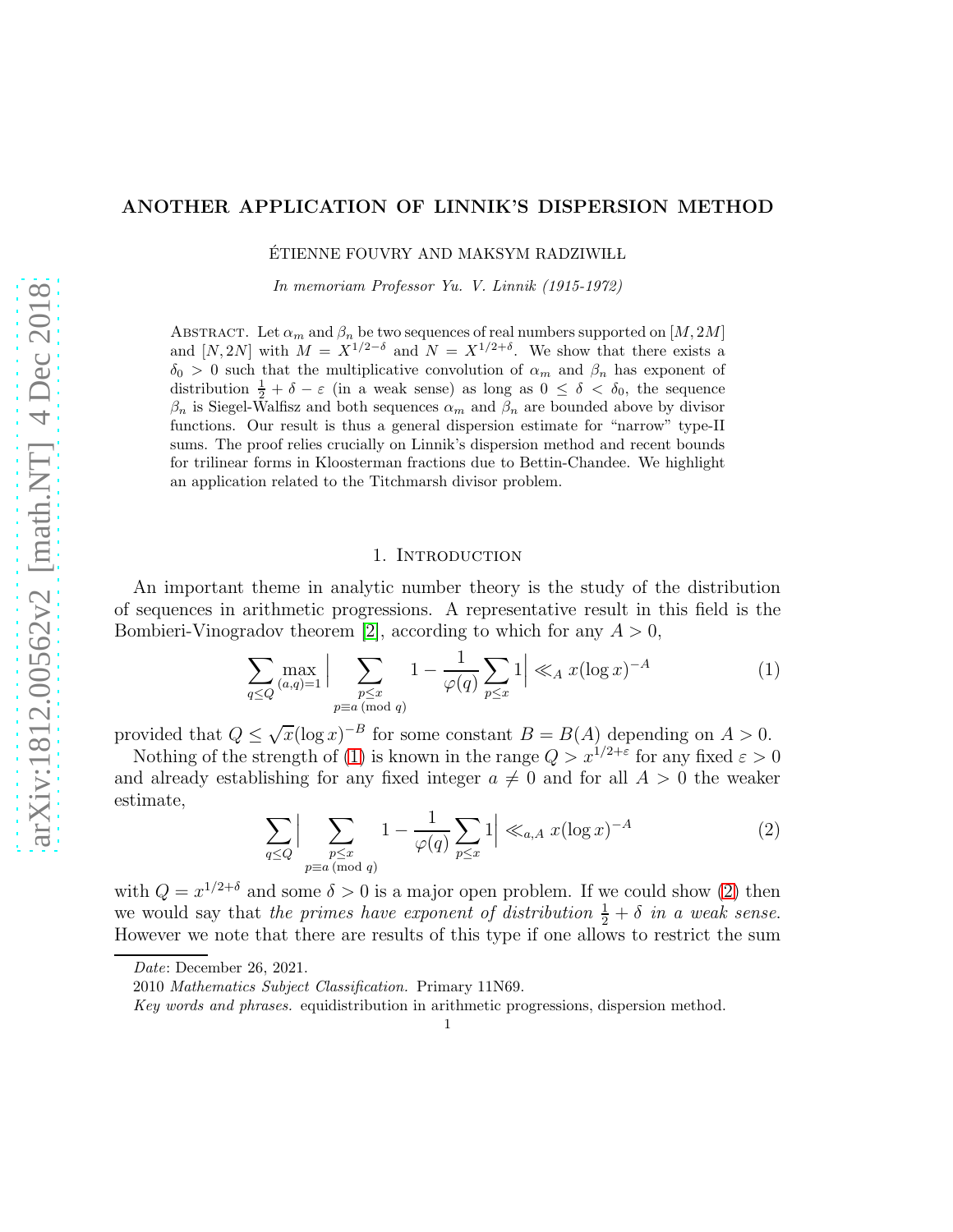over  $q \leq Q$  in [\(2\)](#page-0-1) to integers that are  $x^{\varepsilon}$  smooth, for a sufficiently small  $\varepsilon > 0$  (see  $[16, 5]$  $[16, 5]$ ).

Any known approach to [\(2\)](#page-0-1) goes through combinatorial formulas which decompose the sequence of prime numbers as a linear combination of multiplicative convolutions of other sequences (see for example [\[13,](#page-17-2) Chapter 13]). If one attempts to establish [\(2\)](#page-0-1) by using such a combinatorial formula then one is led to the problem of showing that for any  $A > 0$ ,

<span id="page-1-0"></span>
$$
\sum_{\substack{q\leq Q\\(q,a)=1}}\Big|\sum_{\substack{M\leq m\leq 2M\\N\leq n\leq 2N\\mn\equiv a\;(\text{mod }q)}}\alpha_m\beta_n - \frac{1}{\varphi(q)}\sum_{\substack{M\leq m\leq 2M\\N\leq n\leq 2N\\(mn,q)=1}}\alpha_m\beta_n\Big| \ll X(\log X)^{-A}, \; X:=MN \quad (3)
$$

with  $Q > X^{1/2+\epsilon}$  for some  $\epsilon > 0$ . In [\[14\]](#page-17-3) Linnik developed his "dispersion method" to tackle such expressions. The method relies crucially on the bilinearity of the problem, followed by the use of various estimates for Kloosterman sums of analytic or algebraic origins. For a bound such as [\(3\)](#page-1-0) to hold one needs to impose a "Siegel-Walfisz condition" on at least one of the sequences  $\alpha_m$  or  $\beta_n$ .

**Definition 1.** We say that a sequence  $\boldsymbol{\beta} = (\beta_n)$  satisfies a Siegel-Walfisz condition (alternatively we also say that  $\beta$  is Siegel-Walfisz), if there exists an integer  $k > 0$ such that for any fixed  $A > 0$ , uniformly in  $x \ge 2$ ,  $q > |a| \ge 1$ ,  $r \ge 1$  and  $(a,q) = 1$ , we have,

$$
\sum_{\substack{x < n \le 2x \\ n \equiv a \pmod{q} \\ (n,r)=1}} \beta_n - \frac{1}{\varphi(q)} \sum_{\substack{x < n \le 2x \\ (n,qr)=1}} \beta_n = O_A(\tau_k(r) \cdot x(\log x)^{-A}).
$$

where  $\tau_k(n) := \sum_{n_1...n_k=n} 1$  is the kth divisor function.

It is widely expected (see e.g [\[3,](#page-17-4) Conjecture 1]) that [\(3\)](#page-1-0) should hold as soon as  $\min(M, N) > X^{\varepsilon}$  provided that at least one of the sequences  $\alpha_n, \beta_m$  is Siegel-Walfisz, and that there exists an integer  $k > 0$  such that  $|\alpha_m| \leq \tau_k(m)$  and  $|\beta_n| \leq \tau_k(n)$  for all integers  $m, n \geq 1$ . We are however very far from proving a result of this type.

When  $Q > X^{1/2+\epsilon}$  for some  $\epsilon > 0$ , there are only a few results establishing [\(3\)](#page-1-0) unconditionally in specific ranges of M and N (precisely [\[9,](#page-17-5) Théorème 1], [\[3,](#page-17-4) Theorem 3], [\[11,](#page-17-6) Corollaire 1], [\[12,](#page-17-7) Corollary 1.1 (i)]). All the results that establish [\(3\)](#page-1-0) unconditionally place a restriction on one of the variable N or M being much smaller than the other. We call such cases "unbalanced convolutions" and this forms the topic of our previous paper [\[12\]](#page-17-7).

In applications a recurring range is one where  $M$  and  $N$  are roughly of the same size. This often corresponds to the case of "type II sums" in which one is permitted to exploit bilinearity but not much else. This is the range to which we contribute in this paper.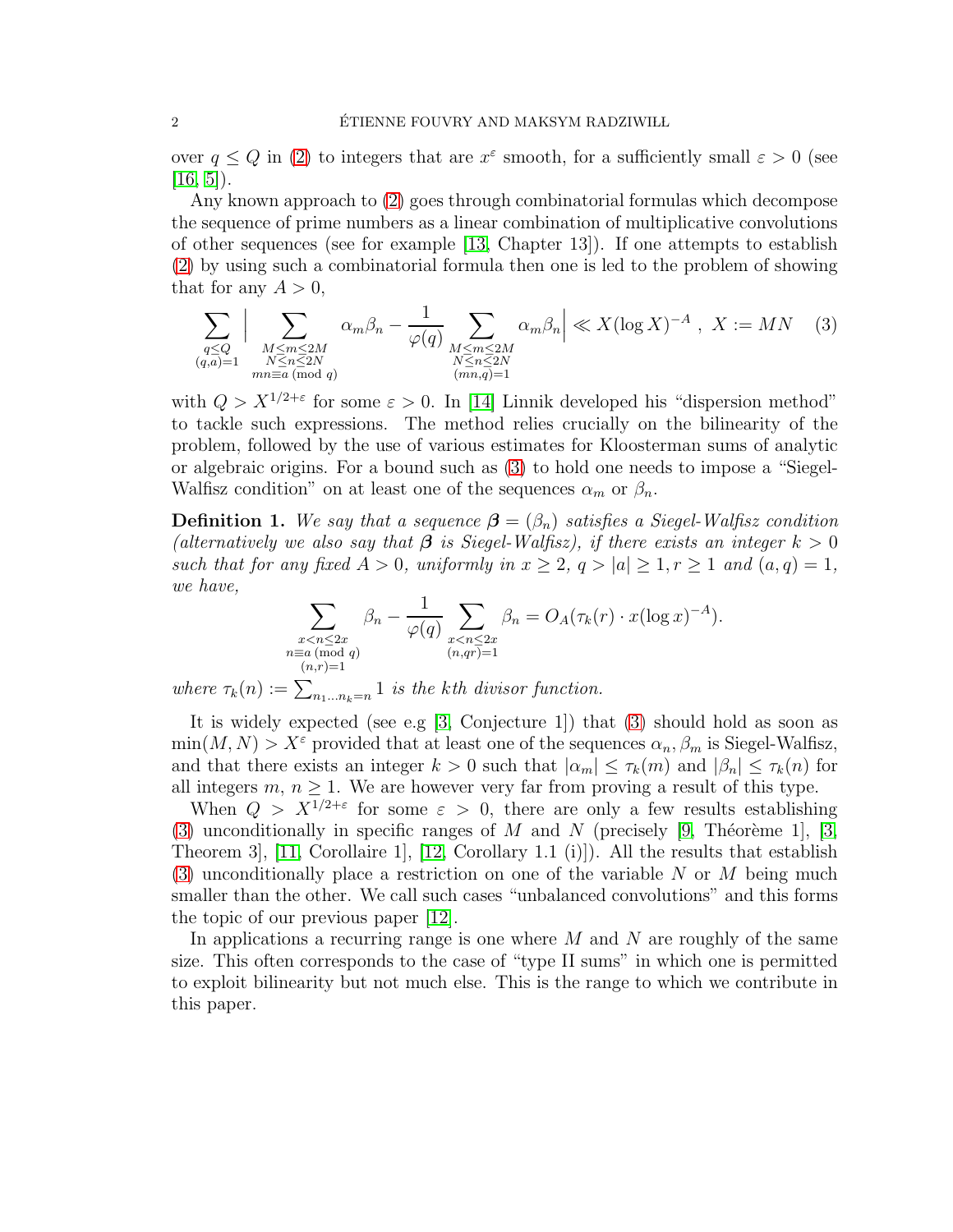<span id="page-2-0"></span>**Theorem 1.1.** Let  $k \geq 1$  be an integer and  $M, N \geq 1$  be given. Set  $X = MN$ . Let  $\alpha_m$  and  $\beta_n$  be two sequences of real numbers supported respectively on [M, 2M] and [N, 2N]. Suppose that  $\boldsymbol{\beta} = (\beta_n)$  is Siegel–Walfisz and suppose that  $|\alpha_m| \leq \tau_k(m)$  and  $|\beta_n| \leq \tau_k(n)$  for all integers  $m, n \geq 1$ . Then, for every  $\varepsilon > 0$  and every  $A > 0$ ,

<span id="page-2-1"></span>
$$
\sum_{\substack{Q \le q \le 2Q \\ (q,a)=1}} \Big| \sum_{mn \equiv a \pmod{q}} \alpha_m \beta_n - \frac{1}{\varphi(q)} \sum_{(mn,q)=1} \alpha_m \beta_n \Big| \ll_A X (\log X)^{-A} \tag{4}
$$

uniformly in  $N^{56/23}X^{-17/23+\varepsilon} \le Q \le N X^{-\varepsilon}$  and  $1 \le |a| \le X$ .

Setting  $N = X^{1/2+\delta}$  and  $M = X^{1/2-\delta}$  in Theorem [1.1](#page-2-0) it follows from Theorem 1.1 and the Bombieri-Vinogradov theorem that [\(4\)](#page-2-1) holds for all  $Q \leq N X^{-\varepsilon}$  with  $0 \leq$  $\delta < \delta_0 := \frac{1}{112}$ . Previously the existence of such a  $\delta_0 > 0$  was established conditionally on Hooley's  $R^*$  conjecture on cancellations in short incomplete Kloosterman sums in [\[8,](#page-17-8) Théorème 1] and in that case one can take  $\delta_0 = \frac{1}{14}$ . Similarly to our previous paper, we use the work of Bettin-Chandee [\[1\]](#page-17-9) and Duke-Friedlander-Iwaniec [\[7\]](#page-17-10) as an unconditional substitute for Hooley's  $R^*$  conjecture. In fact the proof of Theorem [1.1](#page-2-0) follows closely the proof of the conditional result in  $[8,$  Théorème 1] up to the point where Hooley's  $R^*$  conjecture is applied. Incidentally we notice that the largest Q that Theorem [1.1](#page-2-0) allows to take is  $Q = X^{17/33-5\varepsilon}$  provided that one chooses  $N = X^{17/33-4\varepsilon}.$ 

Unfortunately the type-II sums that our Theorem [1.1](#page-2-0) allows to estimate are too narrow to make Theorem [1.1](#page-2-0) widely applicable in many problems (however see [\[15\]](#page-18-1) for an interesting connection with cancellations in character sums). We record nonetheless below one corollary, which is related to Titchmarsh's divisor problem concerning the estimation of  $\sum_{p \leq x} \tau_2(p-1)$  (for the best results on this problem see [\[10,](#page-17-11) Corollaire 2], [\[3,](#page-17-4) Corollary 1] and [\[6\]](#page-17-12)). The proof of the Corollary below will be given in §[5.](#page-14-0)

<span id="page-2-2"></span>**Corollary 1.1.** Let  $k \geq 1$  and let  $\alpha$  and  $\beta$  be two sequences of real numbers as in Theorem [1.1.](#page-2-0) Let  $\delta$  be a constant satisfying

$$
0 < \delta < \frac{1}{112},
$$

and let

$$
X \ge 2
$$
,  $M = X^{1/2-\delta}$ , and  $N = X^{1/2+\delta}$ .

Then for every  $A > 0$  we have the equality

$$
\sum_{m \sim M} \sum_{n \sim N} \alpha_m \beta_n \tau_2(mn-1) = 2 \sum_{q \ge 1} \frac{1}{\varphi(q)} \sum_{\substack{m \sim M, n \sim N \\ mn > q^2}} \alpha_m \beta_n + O(X(\log X)^{-A}).
$$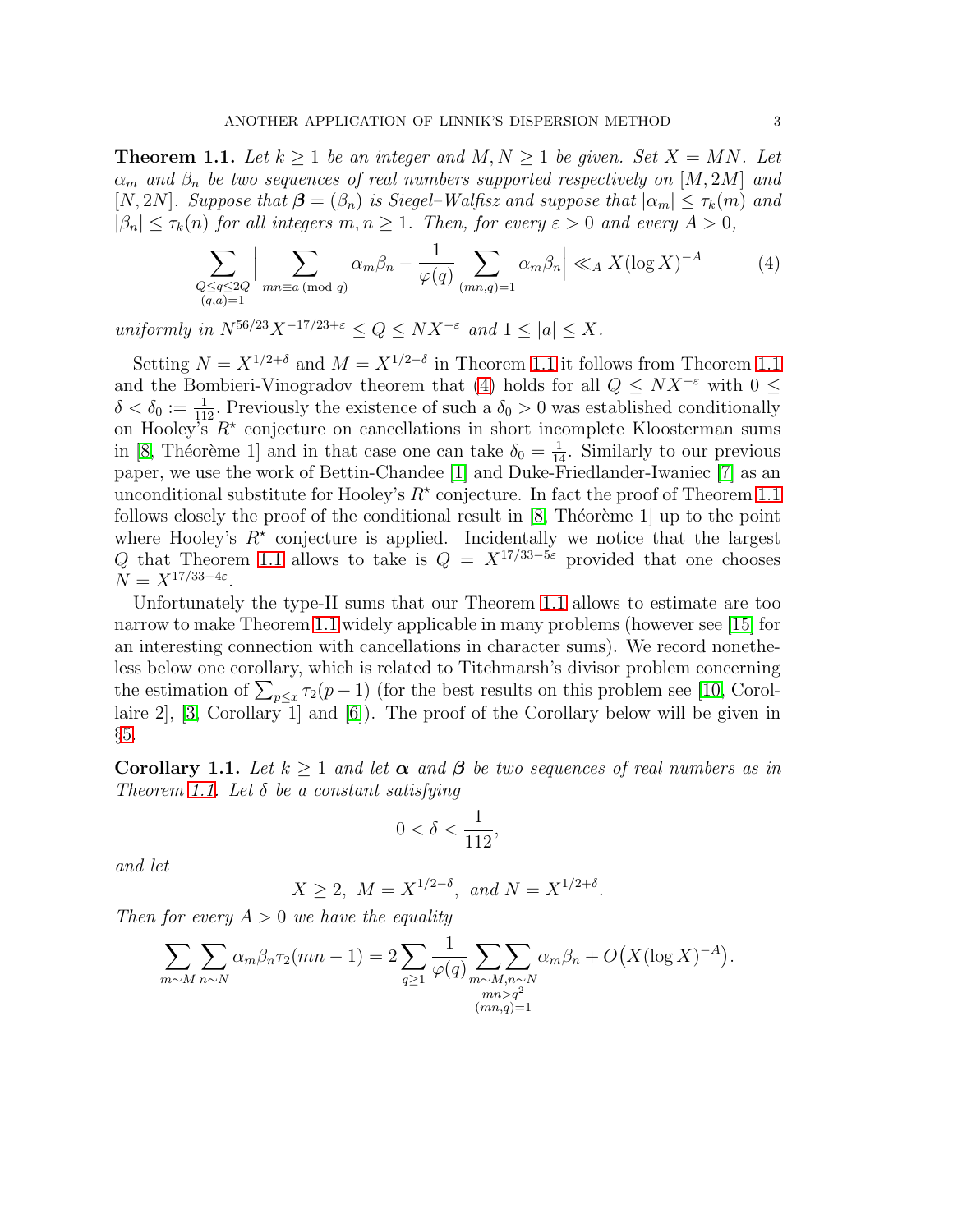### 2. Conventions and lemmas

2.1. Conventions. For M and  $N \geq 1$ , we put  $X = MN$  and  $\mathcal{L} = \log 2X$ . Whenever it appears in the subscript of a sum the notation  $n \sim N$  will means  $N \leq n < 2N$ . Given an integer  $a \neq 0$  and two sequences  $\boldsymbol{\alpha} = (\alpha_m)_{M \leq m < 2M}$  and  $\boldsymbol{\beta} = (\beta_n)_{N \leq n < 2N}$ supported respectively on  $[M, 2M]$  and  $[N, 2N]$  we define the discrepancy

$$
E(\boldsymbol{\alpha},\boldsymbol{\beta},M,N,q,a):=\sum_{\substack{m\sim M,n\sim N\\ mn\equiv a\bmod{q}}}\sum_{\substack{\alpha_m\beta_n-\frac{1}{\varphi(q)}}}\sum_{\substack{m\sim M,n\sim N\\ (mn,q)=1}}\alpha_m\beta_n,
$$

and we also define the mean-discrepancy,

<span id="page-3-0"></span>
$$
\Delta(\boldsymbol{\alpha}, \boldsymbol{\beta}, M, N, q, a) := \sum_{\substack{q \sim Q \\ (q, a) = 1}} |E(\boldsymbol{\alpha}, \boldsymbol{\beta}, M, N, q, a)|.
$$
 (5)

Throughout  $\eta$  will denote any positive number the value of which may change at each occurence. The dependency on  $\eta$  will not be recalled in the O or  $\ll$ -symbols. Typical examples are  $\tau_k(n) = O(n^n)$  or  $(\log x)^{10} = O(x^n)$ , uniformly for  $x \ge 1$ .

If  $f$  is a smooth real function, its Fourier transform is defined by

$$
\hat{f}(\xi) = \int_{-\infty}^{\infty} f(t)e(-\xi t) dt,
$$

where  $e(\cdot) = \exp(2\pi i \cdot)$ .

2.2. Lemmas. Our first lemma is a classical finite version of the Poisson summation formula in arithmetic progressions, with a good error term.

<span id="page-3-1"></span>**Lemma 2.1.** There exists a smooth function  $\psi : \mathbb{R} \longrightarrow \mathbb{R}^+$ , with compact support equal to  $[1/2, 5/2]$ , larger than the characteristic function of the interval  $[1, 2]$ , equal to 1 on this interval such that, uniformly for integers a and  $q \geq 1$ , for  $M \geq 1$  and  $H \geq (q/M) \log^4 2M$  one has the equality

<span id="page-3-3"></span>
$$
\sum_{m \equiv a \bmod q} \psi\left(\frac{m}{M}\right) = \hat{\psi}(0)\frac{M}{q} + \frac{M}{q} \sum_{0 < |h| \le H} e\left(\frac{ah}{q}\right)\hat{\psi}\left(\frac{h}{q/M}\right) + O(M^{-1}).\tag{6}
$$

Furthermore, uniformly for  $q \geq 1$  and  $M \geq 1$  one has the equality

<span id="page-3-2"></span>
$$
\sum_{(m,q)=1} \psi\left(\frac{m}{M}\right) = \frac{\varphi(q)}{q} \hat{\psi}(0)M + O\big(\tau_2(q) \log^4 2M\big). \tag{7}
$$

*Proof.* See Lemma 2.1 of [\[12\]](#page-17-7), inspired by [\[4,](#page-17-13) Lemma 7].

We now recall a classical lemma on the average behavior of the  $\tau_k$ -function in arithmetic progressions (see [\[14,](#page-17-3) Lemma 1.1.5], for instance).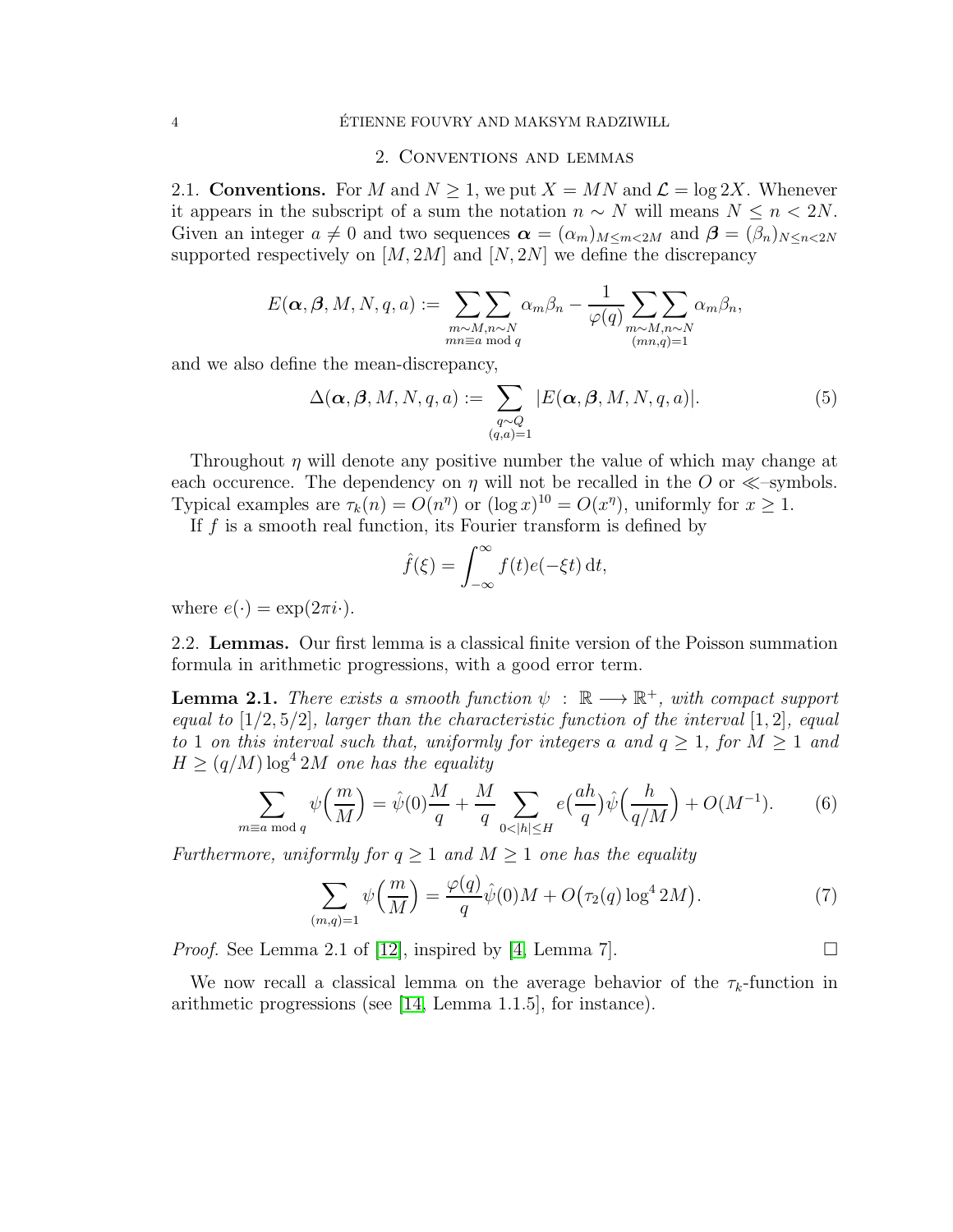<span id="page-4-1"></span>**Lemma 2.2.** For every  $k \geq 1$ , for every  $\varepsilon > 0$ , there exists  $C(k, \varepsilon)$  such that, for every  $x \geq 2$ , for every  $x^{\varepsilon} < y < x$ , for every  $1 \leq q \leq yx^{-\varepsilon}$ , for every integer a coprime with q, one has the inequality

$$
\sum_{\substack{x-y
$$

The following lemma is one of the various forms of the so–called Barban–Davenport– Halberstam Theorem (for a proof see for instance [\[3,](#page-17-4) Theorem 0 (a)].

<span id="page-4-2"></span>**Lemma 2.3.** Let  $k > 0$  be an integer. Let  $\boldsymbol{\beta} = (\beta_n)$  be a Siegel–Walfisz sequence such that  $|\beta_n| \leq \tau_k(n)$  for all integer  $n \geq 1$ . Then for every  $A > 0$  there exists  $B = B(A)$  such that, uniformly for  $N \geq 1$  one has the equality

$$
\sum_{q \le N(\log 2N)^{-B}} \sum_{a, (a,q)=1} \Big| \sum_{\substack{n \sim N \\ n \equiv a \bmod{q}}} \beta_n - \frac{1}{\varphi(q)} \sum_{\substack{n \sim N \\ (n,q)=1}} \beta_n \Big|^2 = O_A(N(\log 2N)^{-A}).
$$

We now recall an easy consequence of Weil's bound for Kloosterman sums.

<span id="page-4-0"></span>**Lemma 2.4.** Let a and b two integers  $\geq 1$ . Let  $\mathcal I$  an interval included in [1, a]. Then for every integer  $\ell$  for every  $\varepsilon > 0$  we have the inequality

$$
\sum_{\substack{n \in \mathcal{I} \\ (n,ab)=1}} \frac{n}{\varphi(n)} e\left(\ell \frac{\overline{n}}{a}\right) = O_{\varepsilon}\left((\ell,a)^{\frac{1}{2}} (ab)^{\varepsilon} a^{\frac{1}{2}}\right).
$$

*Proof.* We begin we the case  $b = 1$ . We write the factor  $\frac{n}{\varphi(n)}$  as

$$
\frac{n}{\varphi(n)} = \sum_{\nu \mid n^{\infty}} \nu^{-1} = \sum_{\kappa(\nu) \mid n} \nu^{-1},
$$

where  $\kappa(\nu)$  is the largest squarefree integer dividing  $\nu$  (sometimes  $\kappa(\nu)$  is called the *kernel* of  $\nu$ ). This gives the equality

$$
\Big| \sum_{\substack{n \in \mathcal{I} \\ (n,a)=1}} \frac{n}{\varphi(n)} e\left(\ell \frac{\overline{n}}{a}\right) \Big| \leq \sum_{\substack{\nu \geq 1 \\ \nu \geq 1}} \nu^{-1} \Big| \sum_{\substack{n \in \mathcal{I} \\ \kappa(\nu)|n \\ (n,a)=1}} e\left(\ell \frac{\overline{n}}{a}\right) \Big| = \sum_{\substack{\nu \geq 1 \\ (\nu,a)=1}} \nu^{-1} \Big| \sum_{\substack{m \in \mathcal{I}/\kappa(\nu) \\ (m,a)=1}} e\left(\ell \frac{\kappa(\nu)\,\overline{m}}{a}\right) \Big|.
$$

In the summation we can restrict to the  $\nu$  such that  $\kappa(\nu) \leq a$ . Applying the classical bound for short Kloosterman sums, we deduce that

$$
\Big|\sum_{\substack{n\in\mathcal{I}\\(n,a)=1}}\frac{n}{\varphi(n)}e\Big(\ell\frac{\overline{n}}{a}\Big)\Big|\ll_\varepsilon(\ell,a)^{\frac{1}{2}}a^{\frac{1}{2}+\varepsilon}\prod_{p\leq a}\Big(1-\frac{1}{p}\Big)^{-1}\ll_\varepsilon(\ell,a)^{\frac{1}{2}}a^{\frac{1}{2}+2\varepsilon}.
$$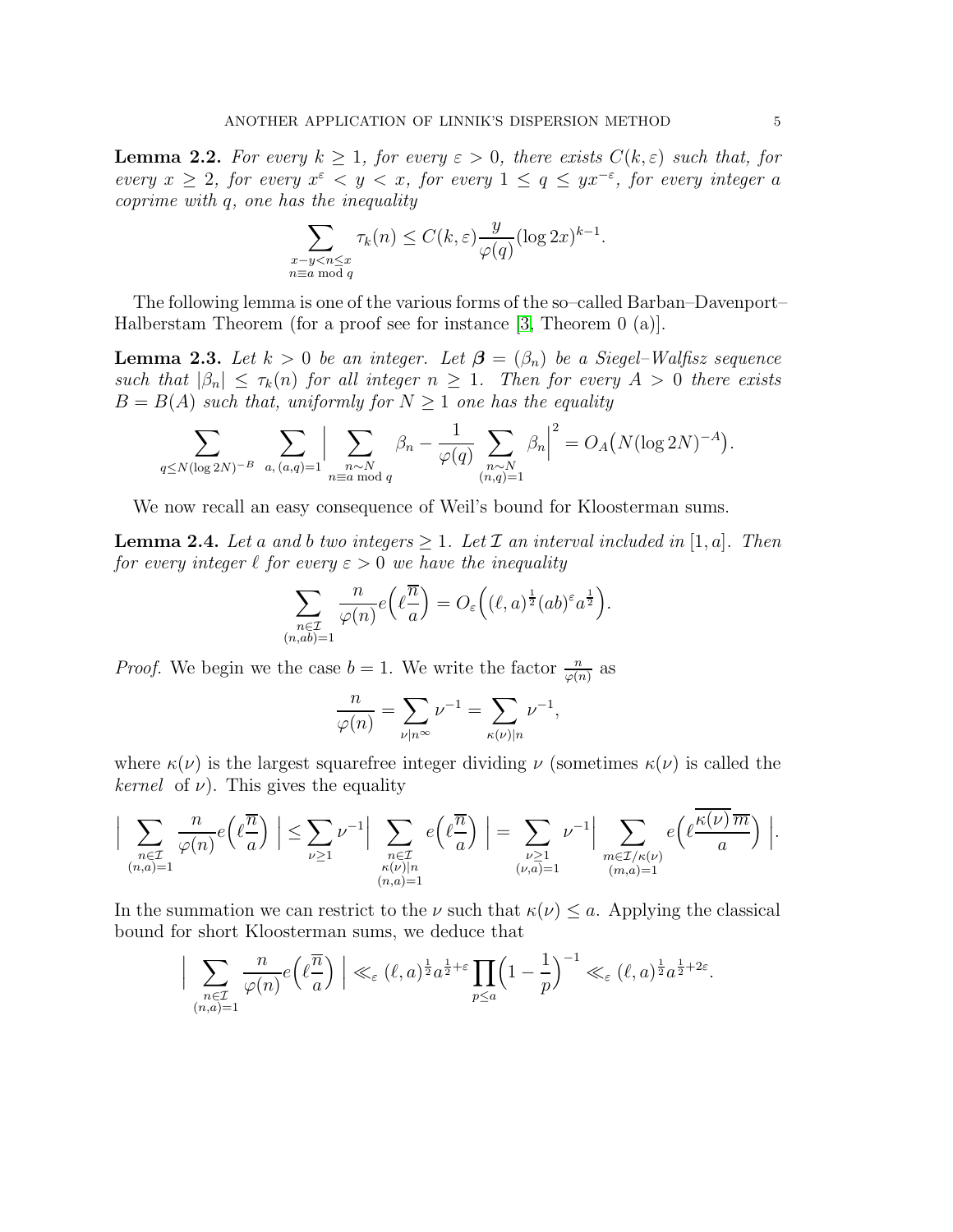This proves Lemma [2.4](#page-4-0) in the case where  $b = 1$ . When  $b \neq 1$ , we use the Möbius inversion formula to detect the condition  $(n, b) = 1$ . inversion formula to detect the condition  $(n, b) = 1$ .

Our central tool is a bound for trilinear forms for Kloosterman fractions, due to Bettin and Chandee [\[1,](#page-17-9) Theorem 1]. The result of Bettin-Chandee builds on work of Duke-Friedlander-Iwaniec [\[7,](#page-17-10) Theorem 2] who considered the case of bilinear forms. These two papers show cancellations in exponential sums involving Kloosterman fractions  $e(a\overline{m}/n)$  with  $m \asymp n$ . We state below the main theorem of Bettin-Chandee.

<span id="page-5-2"></span>**Lemma 2.5.** For every  $\epsilon > 0$  there exists  $C(\epsilon)$  such that for every non zero integer  $\vartheta$ , for every sequences let  $\alpha$ ,  $\beta$  and  $\nu$  be of complex numbers, for every A, M and  $N \geq 1$ , one has the inequality

$$
\Big| \sum_{a \sim A} \sum_{m \sim M} \sum_{n \sim N} \alpha(m) \beta(n) \nu(a) e\left(\vartheta \frac{a \overline{m}}{n}\right) \Big| \leq C(\varepsilon) \|\boldsymbol{\alpha}\|_{2,M} \|\boldsymbol{\beta}\|_{2,N} \|\boldsymbol{\nu}\|_{2,A}
$$
  
 
$$
\times \left(1 + \frac{|\vartheta|A}{MN}\right)^{\frac{1}{2}} \left( (AMN)^{\frac{7}{20} + \varepsilon} (M+N)^{\frac{1}{4}} + (AMN)^{\frac{3}{8} + \varepsilon} (AM+AN)^{\frac{1}{8}} \right).
$$

3. Proof of Theorem [1.1](#page-2-0)

All along the proof we will suppose that the inequality  $1 \leq |a| \leq X$  holds and that we also have

<span id="page-5-1"></span>
$$
X^{\frac{3}{8}} \le M \le X^{\frac{1}{2}} \le N \text{ and } Q \le N. \tag{8}
$$

3.1. **Beginning of the dispersion.** Without loss of generality we can suppose that the sequence  $\beta$  satisfies the following property

<span id="page-5-0"></span>
$$
n \mid a \Rightarrow \beta_n = 0. \tag{9}
$$

Such an assumption is justified because the contribution to  $\Delta(\boldsymbol{\alpha}, \boldsymbol{\beta}, M, N, Q, a)$  of the  $(q, m, n)$  such that  $n | a$  is

$$
\ll QX^{\eta} + X^{\eta} \sum_{n \mid a} \sum_{\substack{m \sim M \\ mn \neq a}} \tau_2(|mn - a|) + MX^{\varepsilon} \ll (M+Q)X^{\eta}.
$$

By [\(5\)](#page-3-0), we have the inequality

$$
\Delta(\boldsymbol{\alpha},\boldsymbol{\beta},M,N,Q,a) \leq \sum_{q \sim Q} \sum_{\substack{m \sim M \\ (m,q)=1}} |\alpha_m| \left| \sum_{\substack{n \sim N \\ n \equiv a\overline{m} \bmod{q}}} \beta_n - \frac{1}{\varphi(q)} \sum_{\substack{n \sim N \\ (n,q)=1}} \beta_n \right|.
$$

Let  $\psi$  be the smooth function constructed in Lemma [2.1.](#page-3-1) By the Cauchy–Schwarz inequality, the inequality  $|\alpha_m| \leq \tau_k(m)$  and by Lemma [2.2](#page-4-1) we deduce

<span id="page-5-3"></span>
$$
\Delta^2(\boldsymbol{\alpha}, \boldsymbol{\beta}, M, N, Q, a) \ll MQ\mathcal{L}^{k^2-1}\left\{W(Q) - 2V(Q) + U(Q)\right\},\tag{10}
$$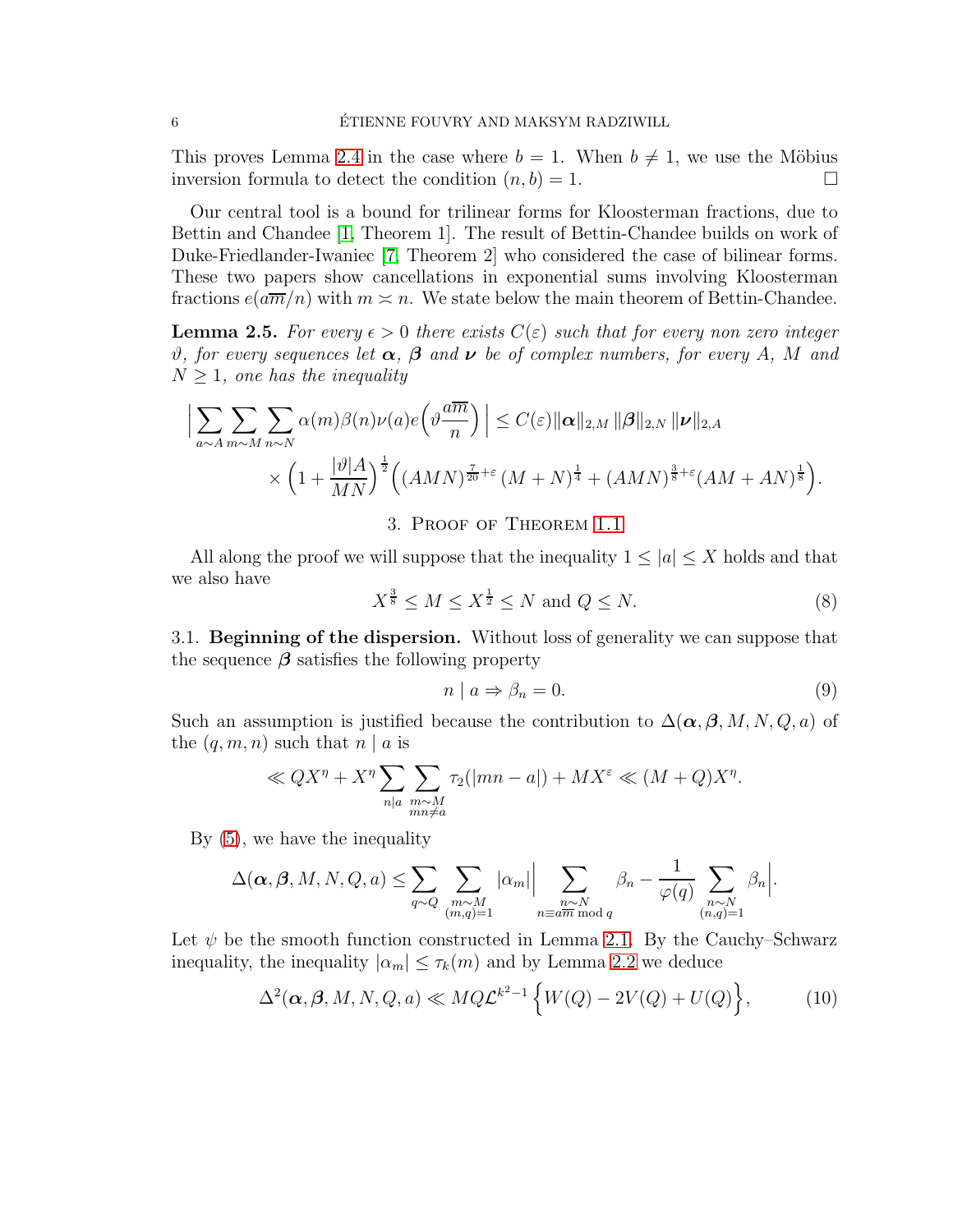with

<span id="page-6-0"></span>
$$
U(Q) = \sum_{(q,a)=1} \frac{\psi(q/Q)}{\varphi^2(q)} \left(\sum_{\substack{n \sim N \\ (n,q)=1}} \beta_n\right)^2 \sum_{(m,q)=1} \psi\left(\frac{m}{M}\right),\tag{11}
$$

$$
V(Q) = \sum_{(q,a)=1} \frac{\psi(q/Q)}{\varphi(q)} \Big( \sum_{\substack{n_1 \sim N \\ (n_1,q)=1}} \beta_{n_1} \Big) \Big( \sum_{\substack{n_2 \sim N \\ (n_2,q)=1}} \beta_{n_2} \Big) \sum_{\substack{m \equiv a\overline{n_1} \bmod q \\ (n_2,q)=1}} \psi\Big(\frac{m}{M}\Big),
$$
  

$$
W(Q) = \sum_{(q,a)=1} \psi(q/Q) \Big( \sum_{\substack{n_1 \sim N \\ (n_1,q)=1}} \beta_{n_1} \Big) \Big( \sum_{\substack{n_2 \sim N \\ (n_2,q)=1}} \beta_{n_2} \Big) \sum_{\substack{m \equiv a\overline{n_1} \bmod q \\ m \equiv a\overline{n_2} \bmod q}} \psi\Big(\frac{m}{M}\Big).
$$
 (12)

3.2. Study of  $U(Q)$ . A direct application of [\(7\)](#page-3-2) of Lemma [2.1](#page-3-1) in the definition [\(11\)](#page-6-0) gives the equality

$$
U(Q) = \hat{\psi}(0)M \sum_{(q,a)=1} \frac{\psi(q/Q)}{q\varphi(q)} \left(\sum_{\substack{n \sim N \\ (n,q)=1}} \beta_n\right)^2 + O\left(N^2 Q^{-1} X^{\eta}\right)
$$

$$
= U^{\rm MT}(Q) + O\left(N^2 Q^{-1} X^{\eta}\right), \tag{13}
$$

by definition.

3.3. Study of  $V(Q)$ . Let  $\varepsilon$  be a fixed positive number. We now apply [\(6\)](#page-3-3) of Lemma [2.1](#page-3-1) with

<span id="page-6-6"></span><span id="page-6-5"></span><span id="page-6-4"></span>
$$
H = M^{-1}QX^{\varepsilon}.
$$
\n(14)

This leads to the equality

<span id="page-6-1"></span>
$$
V(Q) = V^{\rm MT}(Q) + V^{\rm Err1}(Q) + V^{\rm Err2}(Q),\tag{15}
$$

where each of the three terms corresponds to the contribution of the three terms on the right hand–side of [\(6\)](#page-3-3). We directly have the equality

<span id="page-6-2"></span>
$$
V^{\text{Err2}}(Q) = O\big(M^{-1}N^2X^{\eta}\big). \tag{16}
$$

For the main term we get

<span id="page-6-3"></span>
$$
V^{\rm MT}(Q) = \hat{\psi}(0) M \sum_{(q,a)=1} \frac{\psi(q/Q)}{q\varphi(q)} \left(\sum_{\substack{n \sim N \\ (n,q)=1}} \beta_n\right)^2. \tag{17}
$$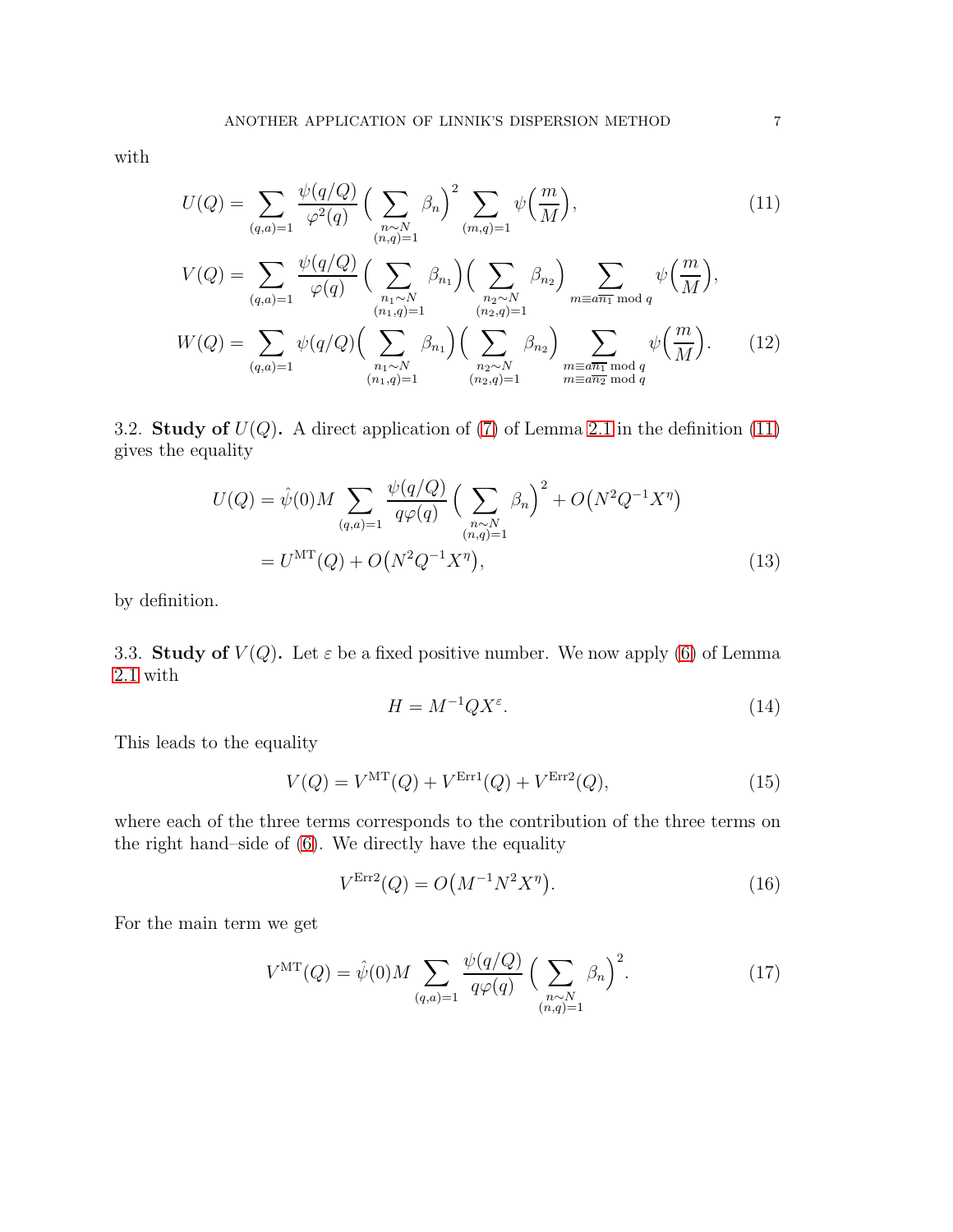By the definition of  $V^{\text{Err1}}(Q)$  we have the equality

$$
V^{\text{Err1}}(Q) = M \sum_{(q,a)=1} \frac{\psi(q/Q)}{q\varphi(q)} \Big( \sum_{\substack{n_2 \sim N \\ (n_2,q)=1}} \beta_{n_2} \Big)
$$

$$
\Big( \sum_{\substack{n_1 \sim N \\ (n_1,q)=1}} \beta_{n_1} \sum_{0 < |h| \le H} \hat{\psi}\Big(\frac{h}{q/M}\Big) e\Big(\frac{ah\overline{n_1}}{q}\Big) \Big),
$$

from which we deduce the inequality

<span id="page-7-0"></span>
$$
\left|V^{\text{Err1}}(Q)\right| \leq MQ^{-2} \sum_{n_1 \sim N} |\beta_{n_1}| \sum_{n_2 \sim N} |\beta_{n_2}| \sum_{0 < |h| \leq H} \left| \mathcal{V}(n_1, n_2, h) \right| \tag{18}
$$

with

$$
\mathcal{V}(n_1, n_2, h) = \sum_{(q, a n_1 n_2) = 1} \psi(q/Q) \frac{Q^2}{q\varphi(q)} \hat{\psi}\left(\frac{h}{q/M}\right) e\left(\frac{ah \overline{n_1}}{q}\right).
$$

Since  $(q, n_1) = 1$  Bézout's relation gives the equality

$$
\frac{ah\overline{n_1}}{q} = -ah\frac{\overline{q}}{n_1} + \frac{ah}{n_1q} \mod 1.
$$

By the inequality  $1 \leq |a| \leq X$  and by the definition of H, the derivative of the bounded function

$$
t \mapsto \psi(t/Q) \frac{Q^2}{t^2} \hat{\psi}\Big(\frac{h}{t/M}\Big) e\Big(\frac{ah}{n_1t}\Big)
$$

is  $\ll X^{\varepsilon}t^{-1}$  when  $t \approx Q$ . This allows to make a partial summation over the variable q with the loss of a factor  $X^{\varepsilon}$ . After all these considerations, we see that there exists a subinterval  $\mathcal{J} \subset [Q/2, 5Q/2]$  such that we have the inequality

$$
\left| \mathcal{V}(n_1, n_2, h) \right| \ll X^{\varepsilon} \Big| \sum_{\substack{q \in \mathcal{J} \\ (q, n_1 n_2) = 1}} \frac{q}{\varphi(q)} e\Big( a h \frac{\overline{q}}{n_1} \Big) \Big|.
$$

Lemma [2.4](#page-4-0) leads to the bound

$$
| \mathcal{V}(n_1, n_2, h) | \ll X^{\varepsilon} (ah, n_1)^{\frac{1}{2}} (n_1 n_2)^{\eta} n_1^{\frac{1}{2}}.
$$

Inserting this into [\(18\)](#page-7-0), we obtain

$$
V^{\text{Err1}}(Q) \ll MN^{\frac{3}{2}}Q^{-2}X^{\varepsilon+\eta} \sum_{n_1 \sim N} |\beta_{n_1}| \sum_{0 < |h| \le H} (h, n_1)^{\frac{1}{2}},
$$

which finally gives

<span id="page-7-1"></span>
$$
V^{\text{Err1}}(Q) \ll N^{\frac{5}{2}} Q^{-1} X^{2\varepsilon + \eta} \tag{19}
$$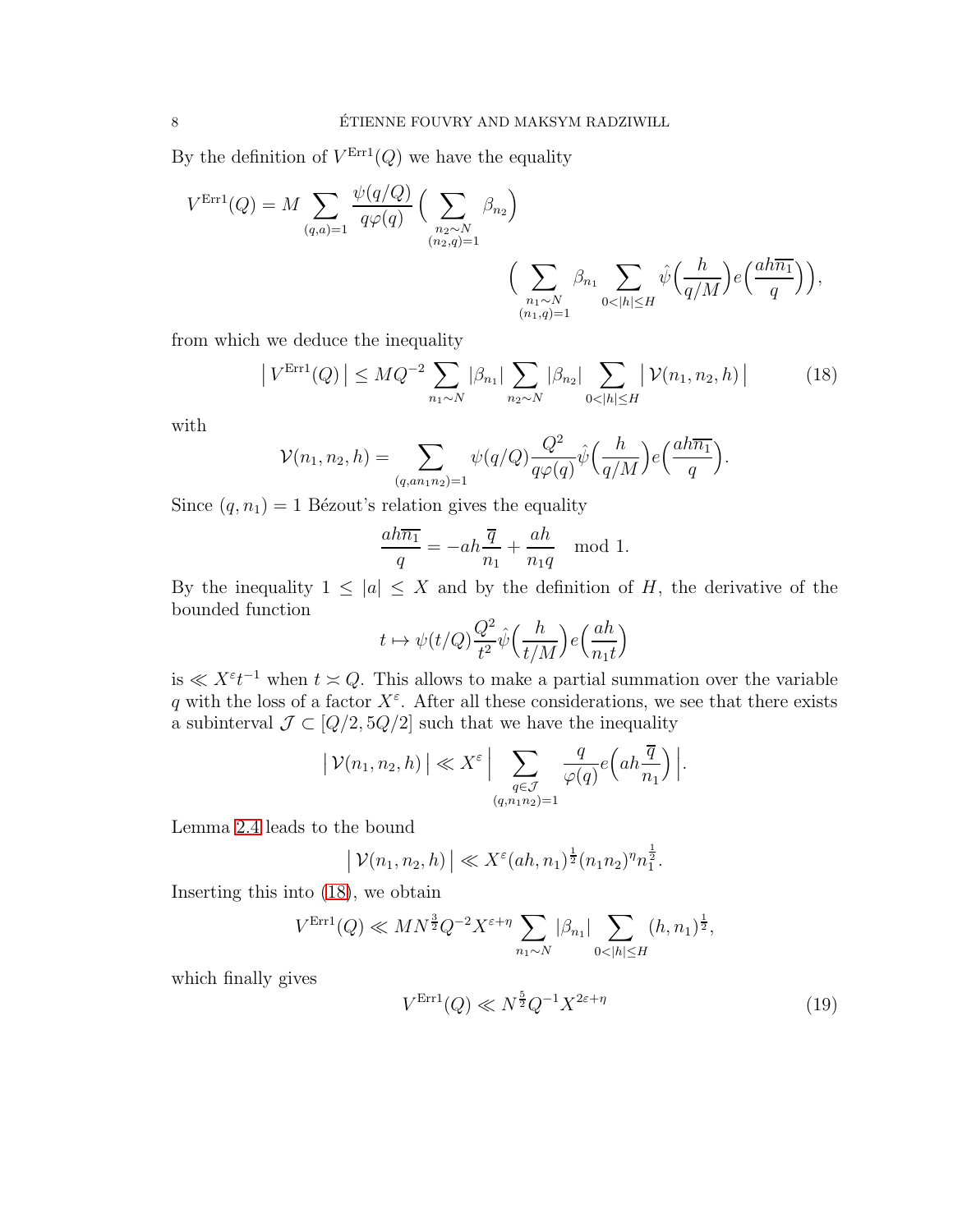using the inequality  $|\beta_n| \leq \tau_k(n)$  and the definition of H. Combining [\(15\)](#page-6-1), [\(16\)](#page-6-2), [\(17\)](#page-6-3) and [\(19\)](#page-7-1) we obtain the equality

<span id="page-8-3"></span>
$$
V(Q) = V^{\rm MT}(Q) + O_{\varepsilon}((M^{-1}N^2 + N^{\frac{5}{2}}Q^{-1})X^{2\varepsilon + \eta}).
$$
\n(20)

where  $V^{\text{MT}}(Q)$  is defined in [\(17\)](#page-6-3) and where the constant implicit in the  $O_{\varepsilon}$ -symbol is uniform for a satisfying  $1 \leq |a| \leq X$ .

# 4. STUDY OF  $W(Q)$

4.1. The preparation of the variables. The conditions of the last summation in [\(12\)](#page-6-4) imply the congruence restriction

<span id="page-8-1"></span>
$$
n_1 \equiv n_2 \bmod q \text{ and } (n_1 n_2, q) = 1. \tag{21}
$$

In order to control the mutual multiplicative properties of  $n_1$  and  $n_2$  we decompose these variables as

<span id="page-8-2"></span>
$$
\begin{cases}\n(n_1, n_2) = d, \nn_1 = d\nu_1, n_2 = d\nu_2, (\nu_1, \nu_2) = 1, \n\nu_1 = d_1\nu'_1 \text{ with } d_1 \mid d^\infty \text{ and } (\nu'_1, d) = 1.\n\end{cases}
$$
\n(22)

Thanks to  $|\beta_n| \leq \tau_k(n)$  and to [\(9\)](#page-5-0) the contribution of the pairs  $(n_1, n_2)$  with  $d > X^{\varepsilon}$ to the right–hand side of [\(12\)](#page-6-4) is negligible since it is

<span id="page-8-0"></span>
$$
\ll X^{\eta} \sum_{X^{\varepsilon} < d \le 2N} \sum_{m \sim M} \sum_{\substack{\nu_1 \sim N/d \\ d m \nu_1 - a \ne 0}} \sum_{\substack{q \sim Q \\ q | d \nu_1 m - a}} \sum_{\substack{\nu_2 \sim N/d \\ \nu_2 \equiv \nu_1 \mod q \\ \nu_1 \mod q}} 1
$$
\n
$$
\ll X^{\eta} \sum_{X^{\varepsilon} < d \le 2N} \sum_{m \sim M} \sum_{\substack{\nu_1 \sim N/d \\ d m \nu_1 - a \ne 0}} \tau_2(|d \nu_1 m - a|) \left(\frac{N}{dQ} + 1\right)
$$
\n
$$
\ll M N^2 Q^{-1} X^{\eta - \varepsilon} + X^{1 + \eta}.
$$
\n(23)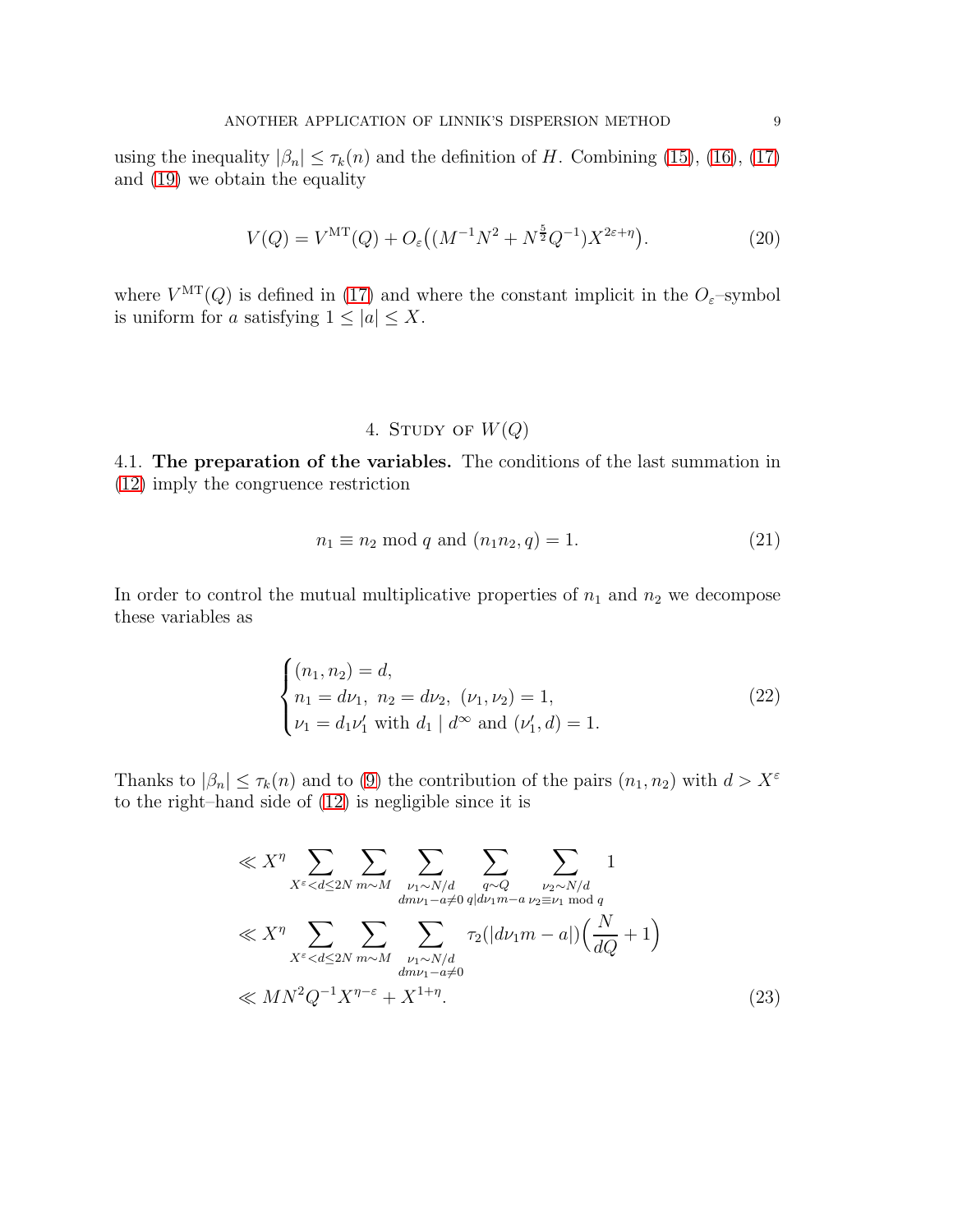Now consider the contribution of the pairs  $(n_1, n_2)$  with  $d \leq X^{\varepsilon}$  and  $d_1 > X^{\varepsilon}$  to the right–hand side of [\(12\)](#page-6-4). It is

$$
\ll X^{\eta} \sum_{d \le X^{\varepsilon}} \sum_{X^{\varepsilon} < d_1 < 2N} \sum_{m \sim M} \sum_{\substack{\nu_1' \sim N/(dd_1) \\ dd_1 m \nu_1' - a \neq 0}} \sum_{q \sim Q} \sum_{\substack{\nu_2 \sim N/d \\ \nu_1' \equiv d_1 \nu_1' \mod q}} 1
$$
\n
$$
\ll X^{\eta} \sum_{d \le X^{\varepsilon}} \sum_{X^{\varepsilon} < d_1 < 2N} \sum_{m \sim M} \sum_{\substack{\nu_1' \sim N/(dd_1) \\ dd_1 m \nu_1' - a \neq 0}} \tau_2 (|dd_1 \nu_1' m - a|) \left(\frac{N}{dQ} + 1\right)
$$
\n
$$
\ll X^{\eta} M N^2 Q^{-1} \sum_{d \le X^{\varepsilon}} \frac{1}{d^2} \sum_{\substack{d_1 > X^{\varepsilon} \\ d_1 | d^{\infty}}} \frac{1}{d^2} + X^{\eta} M N \sum_{d \le X^{\varepsilon}} \frac{1}{d} \sum_{\substack{d_1 > X^{\varepsilon} \\ d_1 | d^{\infty}}} \frac{1}{d^2} \sum_{\substack{d_1' \sim N \ll d_1 \\ d_1 | d^{\infty}}} \frac{1}{d^2} \sum_{d_1' \sim M} \frac{1}{d^2} \sum_{\substack{d_1' \sim M \\ d_1 | d^{\infty}}} \frac{1}{d^2} \sum_{d_1' \sim M} \frac{1}{d^2} \sum_{d_1' \sim M} \frac{1}{d^2} \sum_{d_1' \sim M} \frac{1}{d^2} \sum_{d_1' \sim M} \frac{1}{d^2} \sum_{d_1' \sim M} \frac{1}{d^2} \sum_{d_1' \sim M} \frac{1}{d^2} \sum_{d_1' \sim M} \frac{1}{d^2} \sum_{d_1' \sim M} \frac{1}{d^2} \sum_{d_1' \sim M} \frac{1}{d^2} \sum_{d_1' \sim M} \frac{1}{d^2} \sum_{d_1' \sim M} \frac{1}{d^2} \sum_{d_1' \sim M} \frac{1}{d^2} \sum_{d_1' \sim M
$$

Consider the conditions

<span id="page-9-1"></span><span id="page-9-0"></span>
$$
d < X^{\varepsilon} \text{ and } d_1 < X^{\varepsilon}, \tag{25}
$$

and the subsum  $\widetilde{W}(Q)$  of  $W(Q)$  where the variables  $n_1$  and  $n_2$  satisfy the condition  $(25)$ . By  $(23)$  and  $(24)$  we have the equality

<span id="page-9-3"></span>
$$
W(Q) = \widetilde{W}(Q) + O\left(MN^2Q^{-1}X^{\eta - \frac{\epsilon}{2}} + X^{1+\eta}\right).
$$
 (26)

4.2. Expansion in Fourier series. We apply Lemma [2.1](#page-3-1) to the last sum over  $m$ in [\(12\)](#page-6-4) with H defined in [\(14\)](#page-6-5). This decomposes  $W(Q)$  into the sum

<span id="page-9-4"></span>
$$
\widetilde{W}(Q) = \widetilde{W}^{\mathrm{MT}}(Q) + \widetilde{W}^{\mathrm{Err1}}(Q) + \widetilde{W}^{\mathrm{Err2}}(Q), \tag{27}
$$

where each of the three terms corresponds to the contribution of each term on the right–hand side of [\(6\)](#page-3-3).

The easiest term is  $\widetilde{W}^{\text{Err2}}(Q)$  since, by  $|\beta_n| \leq \tau_k(n)$  and [\(8\)](#page-5-1), it satisfies the inequality

<span id="page-9-5"></span>
$$
\widetilde{W}^{\text{Err2}}(Q) \ll M^{-1} \sum_{Q/2 \le q \le 5Q/2} \sum_{\substack{n_1, n_2 \sim N \\ n_1 \equiv n_2 \mod q}} \tau_k(n_1) \tau_k(n_2)
$$
\n
$$
\ll M^{-1} N^2 X^{\eta} \tag{28}
$$

According to the restriction [\(21\)](#page-8-1), we see that the main term is

<span id="page-9-2"></span>
$$
\widetilde{W}^{\mathrm{MT}}(Q) = \widehat{\psi}(0) M \sum_{(q,a)=1} \frac{\psi(q/Q)}{q} \sum_{(\delta,q)=1} \Big(\sum_{\substack{n_1,n_2 \sim N \\ n_1 \equiv n_2 \equiv \delta \bmod q}} \beta_{n_1} \beta_{n_2}\Big),\tag{29}
$$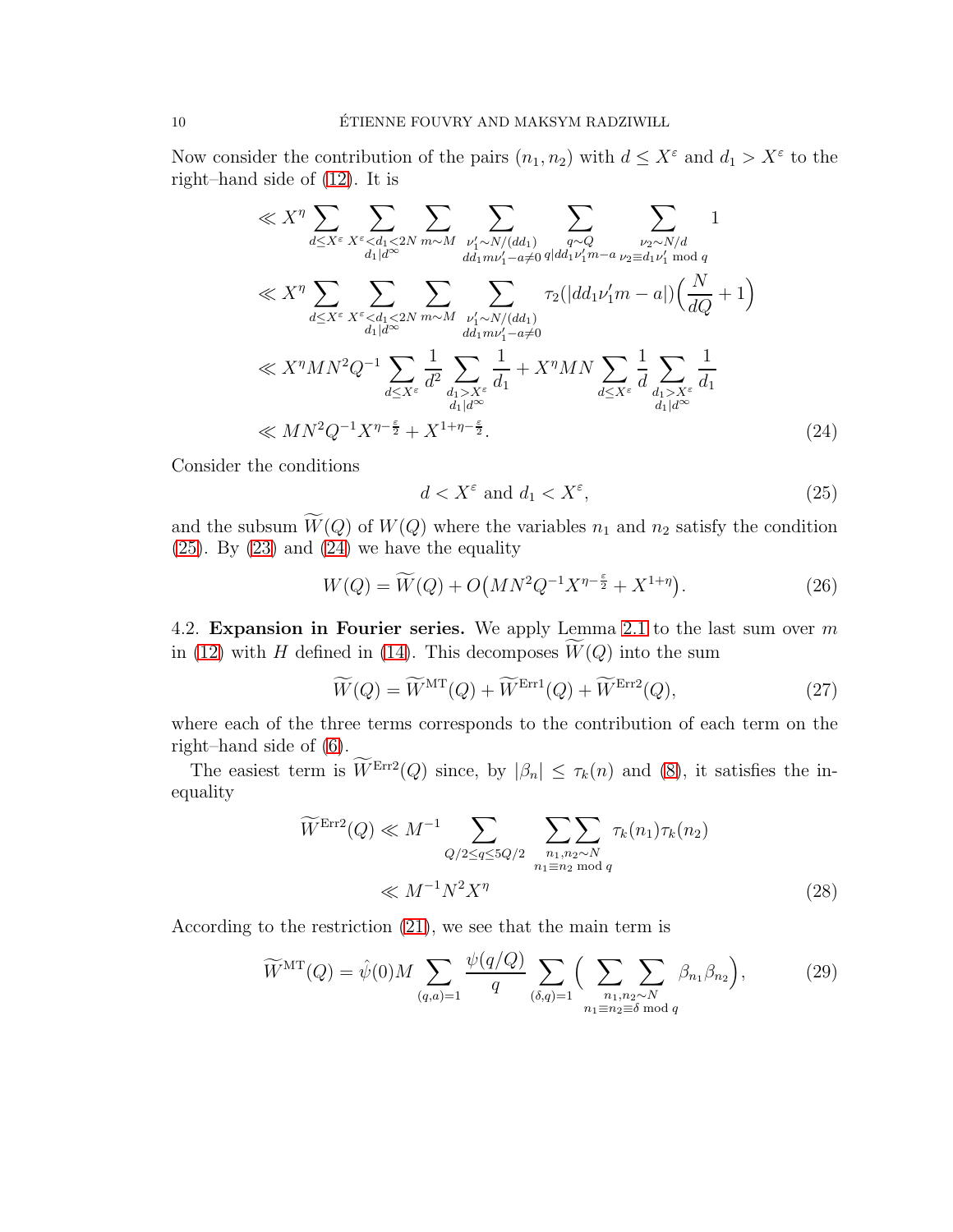where the variables  $n_1$  and  $n_2$  satisfy the conditions [\(25\)](#page-9-0). By a similar computation leading to [\(23\)](#page-8-0) and [\(24\)](#page-9-1) we can drop these conditions at the cost of the same error term. In other words the equality [\(29\)](#page-9-2) can be written as

<span id="page-10-0"></span>
$$
\widetilde{W}^{\rm MT}(Q) = W^{\rm MT}(Q) + O\left(MN^2Q^{-1}X^{\eta - \frac{\varepsilon}{2}} + X^{1+\eta}\right),\tag{30}
$$

where  $W<sup>MT</sup>(Q)$  is the new main term, which is defined by

<span id="page-10-1"></span>
$$
W^{\rm MT}(Q) = \hat{\psi}(0) M \sum_{(q,a)=1} \frac{\psi(q/Q)}{q} \sum_{(\delta,q)=1} \Big(\sum_{\substack{n \sim N \\ n \equiv \delta \bmod q}} \beta_n\Big)^2.
$$
 (31)

4.3. Dealing with the main terms. We now gather the main terms appearing in [\(13\)](#page-6-6), [\(17\)](#page-6-3), [\(26\)](#page-9-3), [\(27\)](#page-9-4), [\(30\)](#page-10-0), and in [\(31\)](#page-10-1). The main term of  $W(Q) - 2V(Q) + U(Q)$  is

$$
W^{\rm MT}(Q) - 2V^{\rm MT}(Q) + U^{\rm MT}(Q)
$$
  
=  $\hat{\psi}(0)M \sum_{(q,a)=1} \frac{\psi(q/Q)}{q} \sum_{(\delta,q)=1} \Big(\sum_{\substack{n \sim N \\ n \equiv \delta \bmod q}} \beta_n - \frac{1}{\varphi(q)} \sum_{\substack{n \sim N \\ (n,q)=1}} \beta_n \Big)^2.$ 

Appealing to Lemma [2.3](#page-4-2) we deduce that, for any  $A$ , we have the equality

<span id="page-10-3"></span>
$$
W^{\rm MT}(Q) - 2V^{\rm MT}(Q) + U^{\rm MT}(Q) = O\left(M \cdot Q^{-1} \cdot N^2 (\log 2N)^{-A}\right) \tag{32}
$$

provided that

<span id="page-10-4"></span>
$$
Q \le N(\log 2N)^{-B},\tag{33}
$$

for some  $B = B(A)$ .

4.4. Preparation of the exponential sums. By the definition [\(27\)](#page-9-4), we have the equality

$$
\widetilde{W}^{\text{Err1}}(Q) = M \sum_{q} \frac{\psi(q/Q)}{q} \sum_{\substack{n_1, n_2 \sim N \\ n_1 \equiv n_2 \bmod q}} \beta_{n_1} \beta_{n_2} \sum_{0 < |h| \le H} \hat{\psi}\left(\frac{h}{q/M}\right) e\left(\frac{ah\overline{n_1}}{q}\right),
$$

where the variables  $(n_1, n_2)$  are such the associated d and  $d_1$  satisfy [\(25\)](#page-9-0).

This implies that any pair  $(n_1, n_2)$  satisfies  $n_1 - n_2 \neq 0$  and since we have  $n_1 \equiv$  $n_2$  mod q (see [\(21\)](#page-8-1)) these integers cannot be near to each other, indeed they satisfy the inequality

$$
|n_1 - n_2| \ge Q/2.
$$

Since we have  $(n_1n_2, q) = 1$ , we can equivalently write the congruence  $n_1 - n_2 \equiv$ 0 mod  $q$  as

<span id="page-10-2"></span>
$$
\nu_1 - \nu_2 = d_1 \nu'_1 - \nu_2 = qr,\tag{34}
$$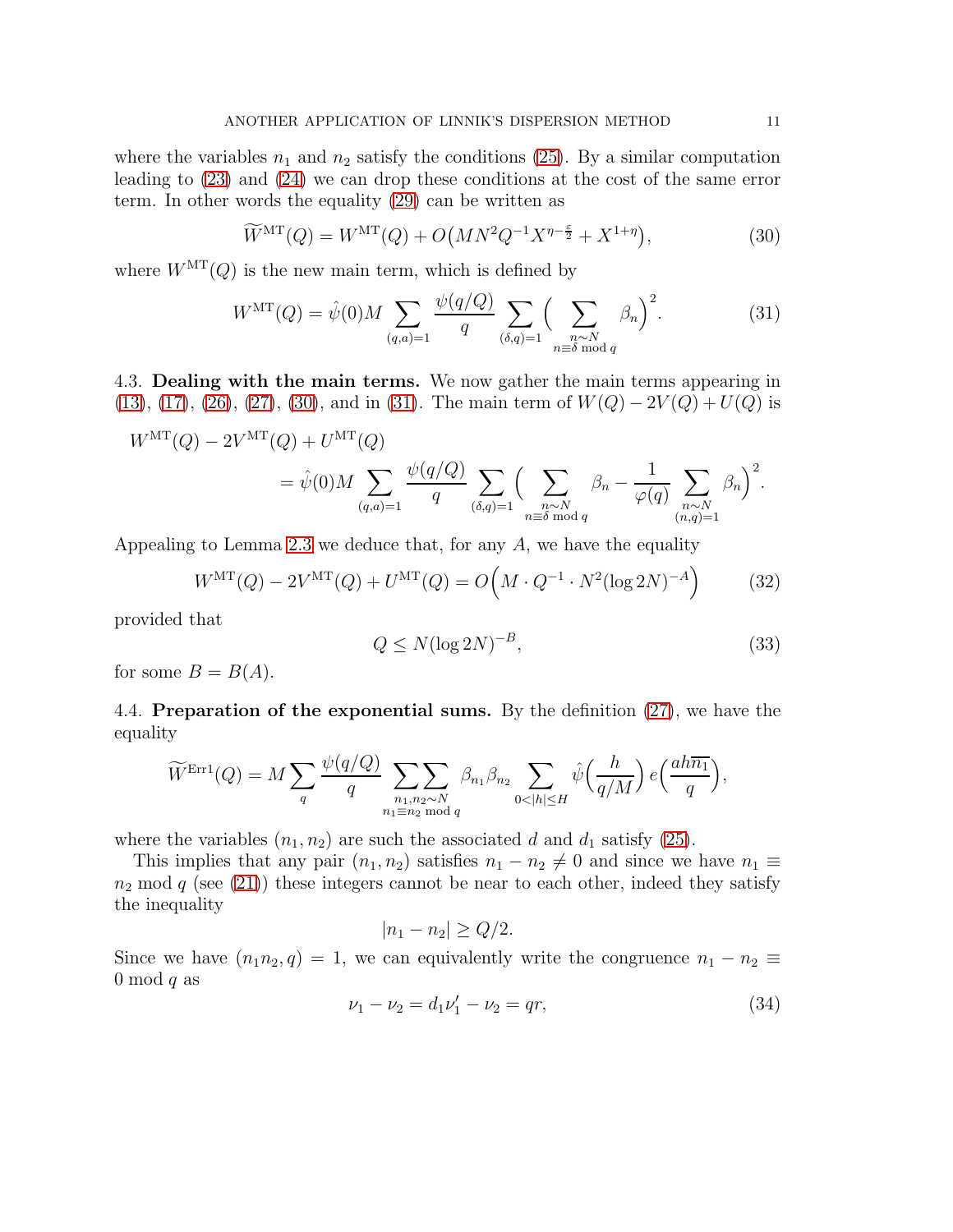and instead of summing over q, we will sum over r. Note that  $1 \leq |r| \leq R/d$ , where

<span id="page-11-1"></span>
$$
R = 2NQ^{-1}.\tag{35}
$$

In the summations, the pair of variables  $(n_1, n_2)$  is replaced by the quadruple  $(d, d_1, \nu'_1, \nu_2)$ (see  $(22)$ ). The variables d and  $d_1$  are small, so we expect no substantial cancellations when summing over them. Hence for some

$$
d, d_1 \le X^{\varepsilon}, d_1 \mid d^{\infty},
$$

we have the inequality

<span id="page-11-2"></span>
$$
\widetilde{W}^{\text{Err1}}(Q) \ll X^{2\varepsilon}MQ^{-1} |W|,
$$
\n(36)

where  $W = W(d, d_1)$  is the quadrilinear form in the four variables r,  $\nu'_1$ ,  $\nu_2$  and h defined by

$$
\mathcal{W} = \sum_{1 \leq |r| \leq R/d} \sum_{\substack{dd_1 \nu'_1, d\nu_2 \sim N \\ d_1 \nu'_1 \equiv \nu_2 \bmod r}} \beta_{dd_1 \nu'_1} \beta_{d\nu_2} \frac{\psi((d_1 \nu'_1 - \nu_2)/(rQ))}{(d_1 \nu'_1 - \nu_2)/(rQ)} \sum_{0 < |h| \leq H} \hat{\psi} \Big(\frac{h}{(d_1 \nu'_1 - \nu_2)/(rM)}\Big) e(\cdot), \quad (37)
$$

where  $e(\cdot)$  is the oscillating factor

<span id="page-11-0"></span>
$$
e(\cdot) = e\left(\frac{ah \overline{dd_1\nu'_1}}{(d_1\nu'_1 - \nu_2)/r}\right),\,
$$

and where the variables satisfy the following divisibility conditions:

$$
(d_1\nu'_1, \nu_2) = 1
$$
,  $(\nu'_1, d) = 1$  and  $(dd_1\nu'_1r, d_1\nu'_1 - \nu_2) = r$ .

Using Bézout's reciprocity formula we transform the factor  $e(\cdot)$  as follows:

$$
\frac{ah \overline{dd_1\nu'_1}}{(d_1\nu'_1 - \nu_2)/r} = -ah \frac{\overline{(d_1\nu'_1 - \nu_2)/r}}{dd_1\nu'_1} + \frac{ahr}{dd_1\nu'_1(d_1\nu'_1 - \nu_2)} \mod 1.
$$

Since  $(dd_1, \nu'_1) = (r, \nu'_1) = 1$  we can apply Bézout formula again, giving the equalities

$$
ah \frac{\overline{(d_1\nu'_1 - \nu_2)/r}}{dd_1\nu'_1} = ah \frac{\overline{\nu'_1} (d_1\nu'_1 - \nu_2)/r}{dd_1} + ah \frac{\overline{dd_1} (d_1\nu'_1 - \nu_2)/r}{\nu'_1}
$$
mod 1  
= 
$$
ah \frac{\overline{\nu'_1 (d_1\nu'_1 - \nu_2)/r}}{dd_1} - ah \frac{r\overline{dd_1}\nu_2}{\nu'_1}
$$
mod 1

The first term on the right–hand side of the above equality depends only on the congruences classes of a, h, r,  $\nu'_1$  and  $\nu_2$  modulo dd<sub>1</sub>. As a consequence of the above discussion, we see that there exists a coefficient  $\xi = \xi(a, h, r, \nu'_1, \nu_2)$  of modulus 1,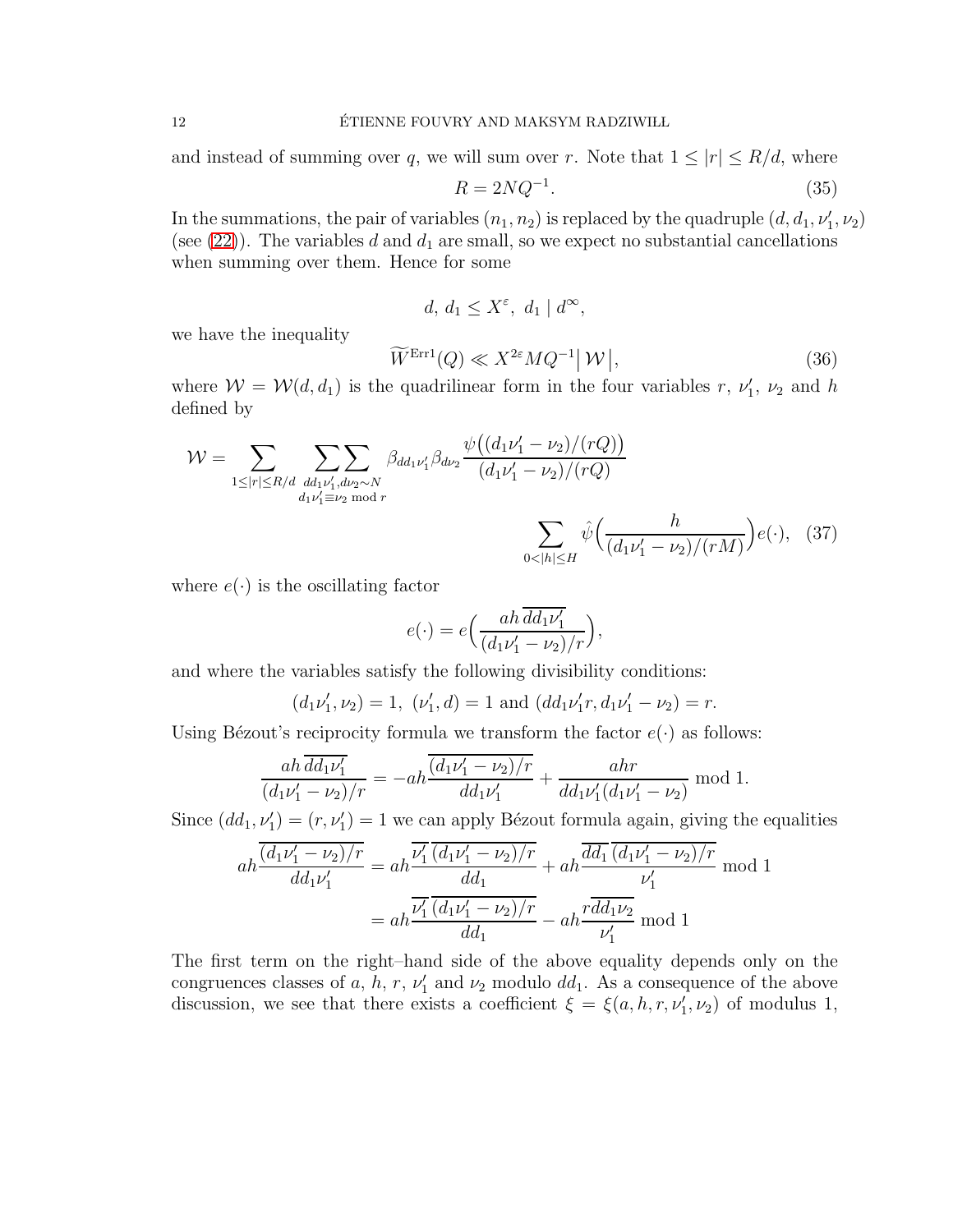depending only on the congruence classes of a, h, r,  $\nu'_1$  and  $\nu_2$  modulo  $dd_1$  such that we have the equality

$$
e(\cdot) = \xi \cdot e\left(\frac{ahr}{dd_1\nu'_1(d_1\nu'_1 - \nu_2)}\right) \cdot e\left(\frac{ahr\overline{dd_1\nu_2}}{\nu'_1}\right).
$$

Returning to  $(37)$ , and fixing the congruences classes modulo  $dd_1$  of the variables h, r,  $\nu'_1$  and  $\nu_2$ , we see that there exists

<span id="page-12-1"></span>
$$
0 \le a_1, a_2, a_3, a_4 < dd_1
$$

such that  $W$  satisfies the inequality,

$$
|\mathcal{W}| \leq X^{6\varepsilon}
$$
\n
$$
\sum_{\substack{1 \leq |r| \leq R/d\\r \equiv a_1 \bmod{dd_1}}} \left| \sum_{\substack{dd_1 \nu'_1, d\nu_2 \sim N\\dd_1 \nu'_1 \equiv \nu_2 \bmod{r}\\ \nu'_1 \equiv a_2 \bmod{dd_1}}} \beta_{dd_1 \nu'_1} \beta_{d\nu_2} \sum_{\substack{1 \leq |h| \leq H\\h \equiv a_4 \bmod{dd_1}}} \Psi_r(h, \nu'_1, \nu_2) e\left(\frac{ahr \overline{dd_1 \nu_2}}{\nu'_1}\right)\right|, (38)
$$
\n
$$
\sum_{\substack{r \equiv a_1 \bmod{dd_1}\\ \nu'_2 \equiv a_2 \bmod{dd_1}\\ \nu_2 \equiv a_3 \bmod{dd_1}}} \Psi_r(h, \nu'_1, \nu'_2) e\left(\frac{ahr \overline{dd_1 \nu_2}}{\nu'_1}\right)
$$

where  $\Psi_r$  is the differentiable function

$$
\Psi_r(h, \nu'_1, \nu_2) = \frac{\psi((d_1\nu'_1 - \nu_2)/(rQ))}{(d_1\nu'_1 - \nu_2)/(rQ)} \hat{\psi}\left(\frac{h}{(d_1\nu'_1 - \nu_2)/(rM)}\right) e\left(\frac{ahr}{dd_1\nu'_1(d_1\nu'_1 - \nu_2)}\right),
$$

In order to perform the Abel summation over the variables  $\nu'_1$ ,  $\nu_2$  and h (see for instance [\[9,](#page-17-5) Lemme 5]) we must have information on the partial derivatives of the  $\Psi_r$ –function. Indeed for  $0 \leq \epsilon_0, \epsilon_1, \epsilon_2 \leq 1$ , we have the inequality

<span id="page-12-2"></span><span id="page-12-0"></span>
$$
\frac{\partial^{\epsilon_0+\epsilon_1+\epsilon_2}}{\partial h^{\epsilon_0}\partial \nu_1^{\epsilon_1}\partial \nu_2^{\epsilon_2}}\Psi_r(h,\nu_1^{\prime},\nu_2)\ll X^{50\varepsilon}|h|^{-\epsilon_0}\nu_1^{\prime-\epsilon_1}\nu_2^{-\epsilon_2}\big(N/(rQ)\big)^{\epsilon_1+\epsilon_2},\qquad(39)
$$

as a consequence of the inequality  $|d_1\nu'_1 - \nu_2| \geq rQ/2$  (see[\(34\)](#page-10-2)), of the definition of H (see [\(14\)](#page-6-5)) and of the inequality  $1 \leq |a| \leq X$ .

Since  $(d_1\nu'_1\nu_2, r) = 1$  we detect the congruence  $d_1\nu'_1 \equiv \nu_2 \mod r$  by the  $\varphi(r)$  Dirichlet characters  $\chi$  modulo r. By [\(39\)](#page-12-0) we eliminate the function  $\Psi_r$  in the inequality [\(38\)](#page-12-1) which becomes

$$
|\mathcal{W}| \le X^{60\varepsilon} N^2 Q^{-2} \sum_{\substack{1 \le |r| \le R/d \\ r \equiv a_1 \bmod{dd_1} \\ d d_1 \nu'_1 \in \mathcal{N}_1 d \nu_2 \in \mathcal{N}_2}} \frac{1}{\varphi(r) r^2} \sum_{\chi \bmod r} \left( \frac{dr \overline{dd_1 \nu_2}}{\nu'_1} \right)
$$
\n
$$
\Big| \sum_{\substack{dd_1 \nu'_1 \in \mathcal{N}_1 d \nu_2 \in \mathcal{N}_2 \\ \nu'_1 \equiv a_2 \bmod{dd_1} \\ \nu_2 \equiv a_3 \bmod{dd_1}}} \frac{1}{\varphi(r) r^2} \sum_{\chi \bmod r} \left( \frac{dr \overline{dd_1 \nu_2}}{\nu'_1} \right) \Big|, \quad (40)
$$

• where  $\mathcal{N}_1$  and  $\mathcal{N}_2$  are two intervals included in  $[N, 2N]$ ,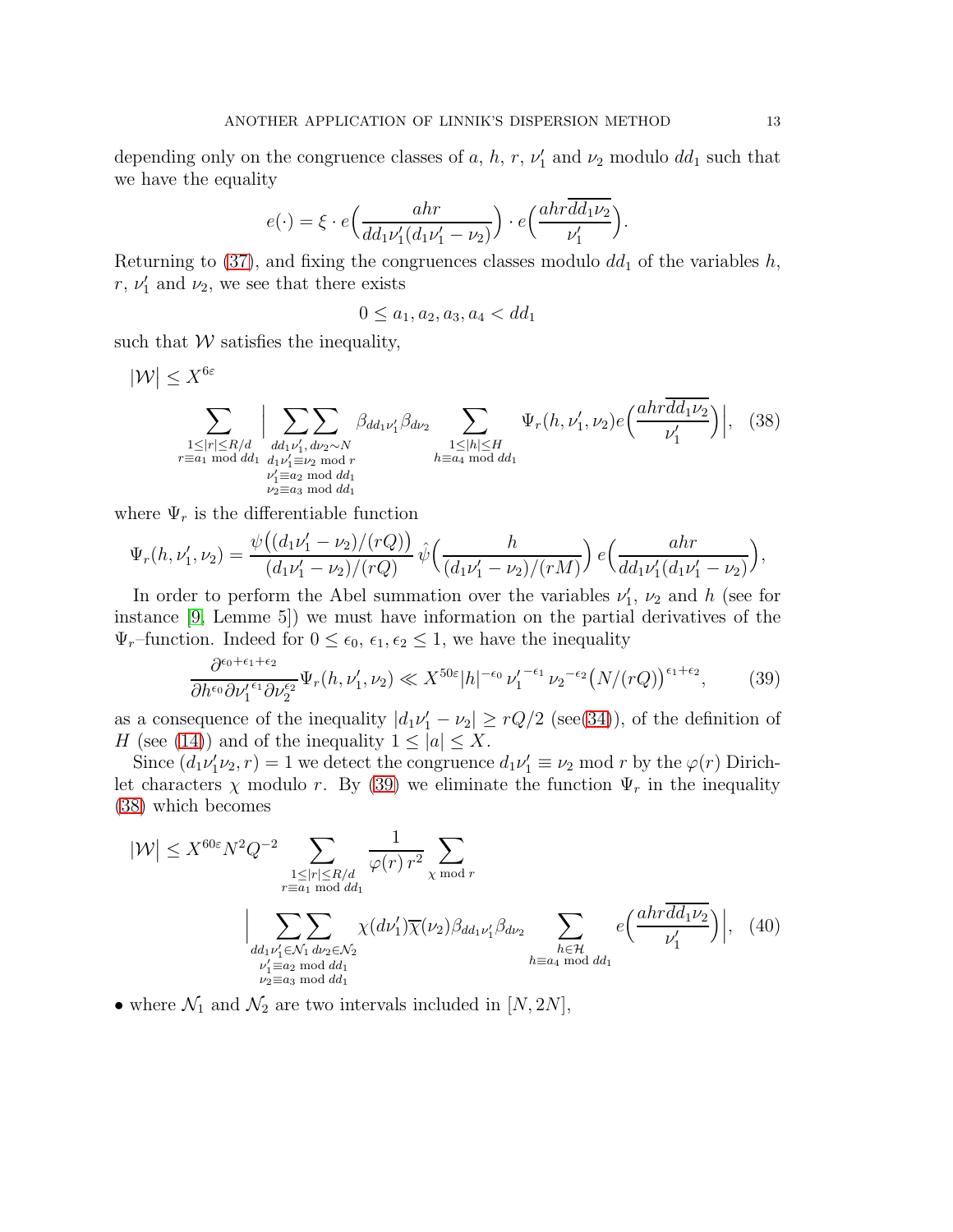• and where H is the union of two intervals included in  $[-H, -1]$  and  $[1, H]$  respectively.

Denote by  $W_1(r, \chi)$  the inner sum over  $\nu'_1$ ,  $\nu_2$  and h in [\(40\)](#page-12-2). Remark that the trivial bound for  $W_1(r, \chi)$  is  $O(X^n H N^2 / (d^2 d_1))$ . We now can apply Lemma [2.5](#page-5-2) to the sum  $\mathcal{W}_1(r, \chi)$ , with the choice of parameters

$$
\vartheta \to ar, A \to H, M \to N \text{ and } N \to N.
$$

We obtain the bound

$$
\mathcal{W}_1(r,\chi) \ll H^{\frac{1}{2}} N^{\frac{1}{2}} N^{\frac{1}{2}} X^{\varepsilon+\eta} \Big(1+\frac{|a|\,|r|H}{N^2}\Big) \Big((HN^2)^{\frac{7}{20}+\varepsilon} N^{\frac{1}{4}}+(HN^2)^{\frac{3}{8}+\varepsilon}(HN)^{\frac{1}{8}}\Big).
$$

By the definition [\(35\)](#page-11-1), [\(14\)](#page-6-5) and the inequality  $1 \leq |a| \leq X$  we deduce the inequality

$$
\mathcal{W}_1(r,\chi) \ll X^{4\varepsilon + \eta} \big( H^{\frac{17}{20}} N^{\frac{39}{20}} + H N^{\frac{15}{8}} \big),
$$

and using [\(14\)](#page-6-5) we finally deduce

$$
\mathcal{W}_1(r,\chi) \ll X^{5\varepsilon + \eta} \left( M^{-\frac{17}{20}} N^{\frac{39}{20}} Q^{\frac{17}{20}} + M^{-1} N^{\frac{15}{8}} Q \right).
$$

Returning to [\(40\)](#page-12-2), summing over  $\chi$  and r and inserting into [\(36\)](#page-11-2) we obtain the bound

<span id="page-13-0"></span>
$$
\widetilde{W}^{\text{Err1}}(Q) \ll X^{67\varepsilon + \eta} \left( M^{\frac{3}{20}} N^{\frac{79}{20}} Q^{-\frac{43}{20}} + N^{\frac{31}{8}} Q^{-2} \right). \tag{41}
$$

4.5. Conclusion. We have now all the elements to bound  $\Delta(\boldsymbol{\alpha}, \boldsymbol{\beta}, M, N, Q, a)$ . By [\(10\)](#page-5-3), [\(13\)](#page-6-6), [\(20\)](#page-8-3), [\(26\)](#page-9-3), [\(27\)](#page-9-4), [\(28\)](#page-9-5), [\(30\)](#page-10-0) and [\(41\)](#page-13-0) we have the inequality

$$
\Delta^2 \ll MQ\mathcal{L}^{k^2-1}\Big\{\Big(W^{\rm MT}(Q) - 2V^{\rm MT}(Q) + U^{\rm MT}(Q)\Big) + N^2Q^{-1}X^{\eta} + (M^{-1}N^2 + N^{\frac{5}{2}}Q^{-1})X^{2\varepsilon + \eta} + (MN^2Q^{-1}X^{\eta - \frac{\varepsilon}{2}} + X^{1+\eta}) + X^{67\varepsilon + \eta}\Big(M^{\frac{3}{20}}N^{\frac{79}{20}}Q^{-\frac{43}{20}} + N^{\frac{31}{8}}Q^{-2}\Big)\Big\},
$$

which is shortened in (recall [\(8\)](#page-5-1))

$$
\Delta^2 \ll MQ\mathcal{L}^{k^2-1}\Big\{MN^2Q^{-1}(\log 2N)^{-A} ++ MN^2Q^{-1}X^{\eta-\frac{\epsilon}{2}} + X^{67\epsilon+\eta}\left(M^{\frac{3}{20}}N^{\frac{79}{20}}Q^{-\frac{43}{20}} + N^{\frac{31}{8}}Q^{-2}\right)\Big\},\,
$$

by [\(32\)](#page-10-3) and [\(33\)](#page-10-4) if one assumes

<span id="page-13-1"></span>
$$
Q \leq N X^{-\varepsilon}.\tag{42}
$$

To finish the proof of Theorem [1.1,](#page-2-0) it remains to find sufficient conditions over  $M, N$ and Q to ensure the bound  $\Delta^2 \ll M^2 N^2 \mathcal{L}^{-A}$ . Choosing  $\eta = \varepsilon/5$ , we have to study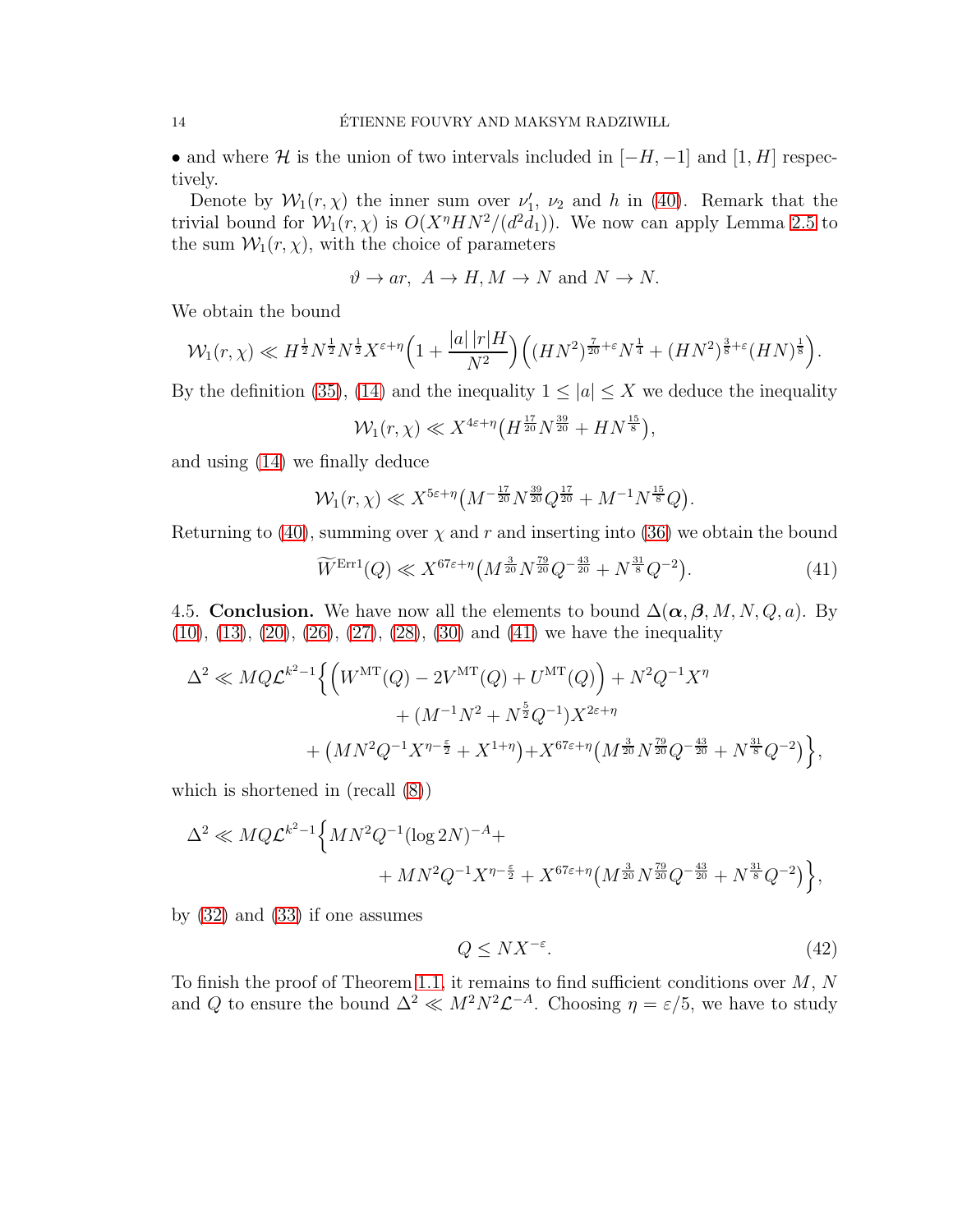the following three inequalities hold

<span id="page-14-1"></span>
$$
\begin{cases}\nMQ \cdot MN^{2}Q^{-1}X^{-\frac{\varepsilon}{4}} & \ll M^{2}N^{2}X^{-\frac{\varepsilon}{4}},\\ \nMQ \cdot M^{\frac{3}{20}}N^{\frac{79}{20}}Q^{-\frac{43}{20}}X^{68\varepsilon} & \ll M^{2}N^{2}X^{-\frac{\varepsilon}{4}},\\ \nMQ \cdot N^{\frac{31}{8}}Q^{-2}X^{68\varepsilon} & \ll M^{2}N^{2}X^{-\frac{\varepsilon}{4}}.\n\end{cases}
$$
\n(43)

The first inequality is trivially satisfied. The second inequality of [\(43\)](#page-14-1) is satisfied as soon as

<span id="page-14-2"></span>
$$
Q > N^{\frac{56}{23}} X^{-\frac{17}{23} + 65\varepsilon}.
$$
\n(44)

This inequality combined with [\(42\)](#page-13-1) implies that  $N < X^{\frac{17}{33}}$ . The last condition of [\(43\)](#page-14-1) is satisfied as soon as

$$
Q > N^{\frac{23}{8}} X^{-1+69\varepsilon}.
$$

<span id="page-14-0"></span>We can drop this condition since it is a consequence of [\(44\)](#page-14-2) and of the inequality  $N < X^{\frac{17}{33}}$ . The proof of Theorem [1.1](#page-2-0) is now complete.

## 5. Proof of Corollary [1.1](#page-2-2)

Let  $S(M, N)$  be the sum we are studying in this corollary. We use Dirichlet's hyperbola argument to write

<span id="page-14-4"></span><span id="page-14-3"></span>
$$
mn - 1 = qr,\t\t(45)
$$

and by symmetry we can impose the condition  $q < r$ . This symmetry creates a factor 2 unless  $mn-1$  is a perfect square. The contribution to  $S(M, N)$  of the  $(m, n)$  such that  $mn-1$  is a square is bounded by  $O(X^{\frac{1}{2}+\eta})$  with  $\eta > 0$  arbitrary. This is a consequence of  $|\beta_n| \leq \tau_k(n)$ .

The decomposition [\(45\)](#page-14-3), the constraint  $q < r$  and the inequalities  $X-1 \le mn-1$  $4X$  imply that  $q \leq 2X^{\frac{1}{2}}$ . In counterpart, if  $q < X^{\frac{1}{2}}$  we are sure that  $q < r$ . Thus we have the equality

$$
S(M, N) = 2 \sum_{q \le X^{1/2}} \sum_{\substack{m \sim M, n \sim N \\ mn \equiv 1 \bmod q}} \alpha_m \beta_n + 2 \sum_{\substack{mn-1 = qr, q < r \\ m \sim M, n \sim N \\ X^{1/2} < q \le 2X^{1/2}}} \sum_{\substack{m \sim M, n \sim N \\ N^{1/2} < q \le 2X^{1/2}}} \alpha_m \beta_n + O(X^{\frac{1}{2} + \eta})
$$
\n
$$
= 2S_0(M, N) + 2S_1(M, N) + O(X^{\frac{1}{2} + \eta}), \tag{46}
$$

by definition. A direct application of Theorem [1.1](#page-2-0) with  $Q = X^{\frac{1}{2}}$  gives the equality

<span id="page-14-5"></span>
$$
S_0(M, N) = \sum_{q \le X^{1/2}} \frac{1}{\varphi(q)} \sum_{\substack{m \sim M, n \sim N \\ (mn,q)=1}} \alpha_m \beta_n + O(X\mathcal{L}^{-C}), \tag{47}
$$

for any  $C$ .

For the second term  $S_1(M, N)$ , we must get rid of the constraint  $q < r$ . A technique among others is to precisely control the size of the variables  $m$ ,  $n$  and  $q$ . If it is so,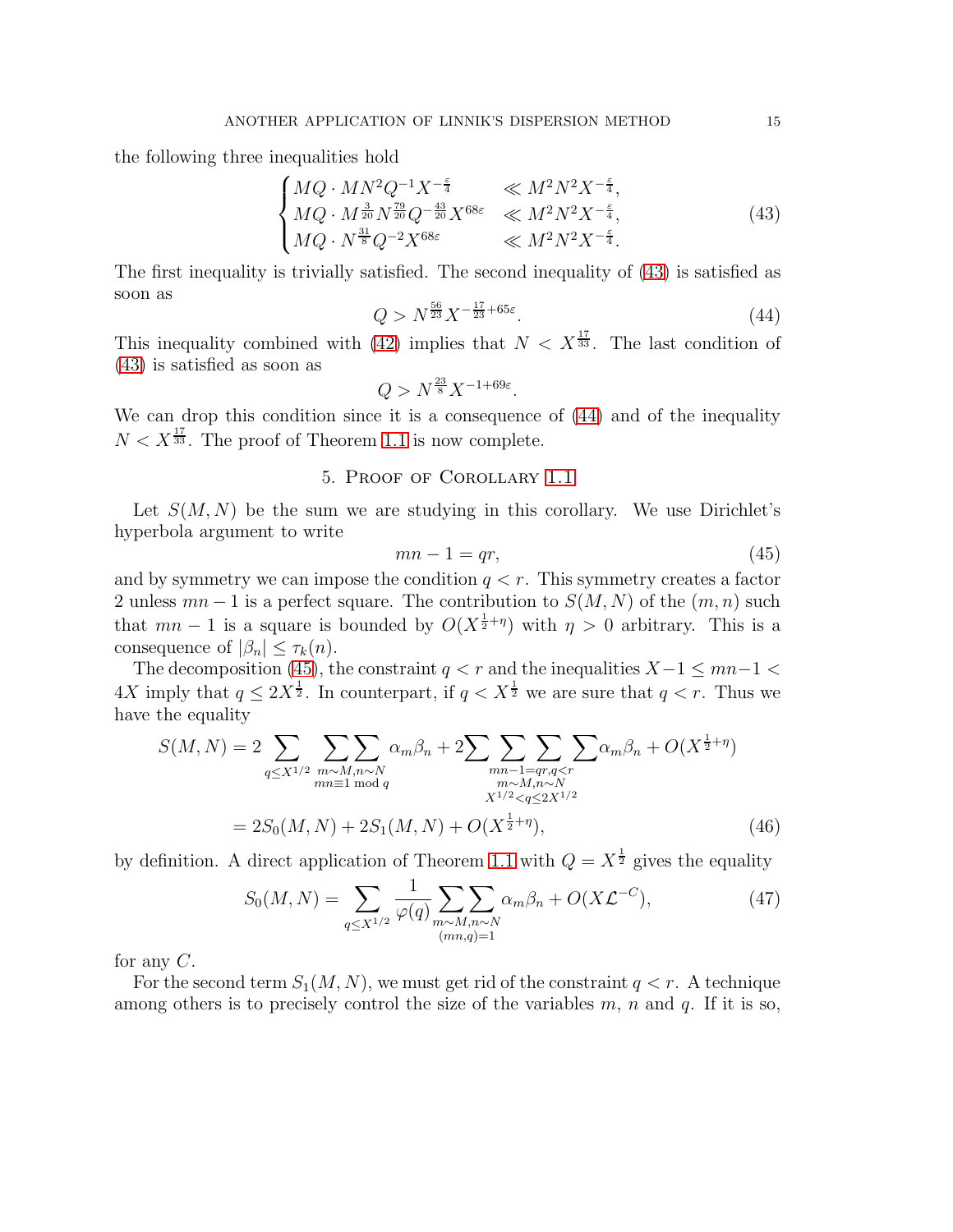then  $r = (mn - 1)/q$  is also controlled and one can check if it satisfies  $r > q$ . We introduce the following factor of dissection:

$$
\Delta = 2^{\frac{1}{[\mathcal{L}^B]}},
$$

where  $B = B(A)$  is a parameter to be fixed later, and where  $[y]$  is the largest integer  $\leq y$ . If we denote by  $L_0 = [L^B]$  we see that  $\Delta^{L_0} = 2$  and that  $\Delta = 1 + O(L^{-B})$ . We denote by  $M_0$ ,  $N_0$  and  $Q_0$  any numbers in the sets

$$
\mathcal{M}_0 := \{ M, \Delta M, \Delta^2 M, \Delta^3 M, \cdots, \Delta^{L_0 - 1} M \}
$$
  
\n
$$
\mathcal{N}_0 := \{ N, \Delta N, \Delta^2 N, \Delta^3 N, \cdots, \Delta^{L_0 - 1} N \}
$$
  
\n
$$
\mathcal{Q}_0 := \{ X^{\frac{1}{2}}, \Delta X^{\frac{1}{2}}, \Delta^2 X^{\frac{1}{2}}, \Delta^3 X^{\frac{1}{2}}, \cdots, \Delta^{L_0 - 1} X^{\frac{1}{2}} \},
$$

respectively. We split  $S_1(M, N)$  into

<span id="page-15-0"></span>
$$
S_1(M, N) = \sum_{M_0 \in \mathcal{M}_0} \sum_{N_0 \in \mathcal{N}_0} \sum_{Q_0 \in \mathcal{Q}_0} S_1(M_0, N_0, Q_0), \tag{48}
$$

where  $S_1(M_0, N_0, Q_0)$  is defined by

$$
S_1(M_0, N_0, Q_0) = \sum_{q \simeq Q_0} \sum_{\substack{m \simeq M_0, n \simeq N_0 \\ mn \equiv 1 \bmod q}} \alpha_m \beta_n.
$$

• where the notation  $y \simeq Y_0$  means that the integer y satisfies the inequalities  $Y_0 \leq y < \Delta Y_0$ ,

• where the variables  $m$ ,  $n$  and  $q$  satisfy the extra condition

<span id="page-15-1"></span>
$$
mn - 1 > q^2. \tag{49}
$$

Note that the decomposition [\(48\)](#page-15-0) contains

<span id="page-15-3"></span>
$$
O(\mathcal{L}^{3B}),\tag{50}
$$

terms.

Since  $mn - 1 \ge M_0 N_0 - 1$  and  $q^2 < Q_0^2 \Delta^2$  in each sum  $S_1(M_0, N_0, Q_0)$ , we can drop the condition [\(49\)](#page-15-1) in the definition of this sum as soon as we have

<span id="page-15-2"></span>
$$
M_0 N_0 - 1 > Q_0^2 \Delta^2. \tag{51}
$$

When  $(51)$  is satisfied, the variables m, n and q are independent and a direct appli-cation of Theorem [1.1](#page-2-0) gives for each sum  $S_1(M_0, N_0, Q_0)$ , the equality

<span id="page-15-4"></span>
$$
S_1(M_0, N_0, Q_0) = \sum_{q \simeq Q_0} \frac{1}{\varphi(q)} \sum_{\substack{m \simeq M_0, n \simeq N_0 \\ (mn,q)=1}} \alpha_m \beta_n + O_C(X\mathcal{L}^{-C}), \tag{52}
$$

where  $C$  is arbitrary.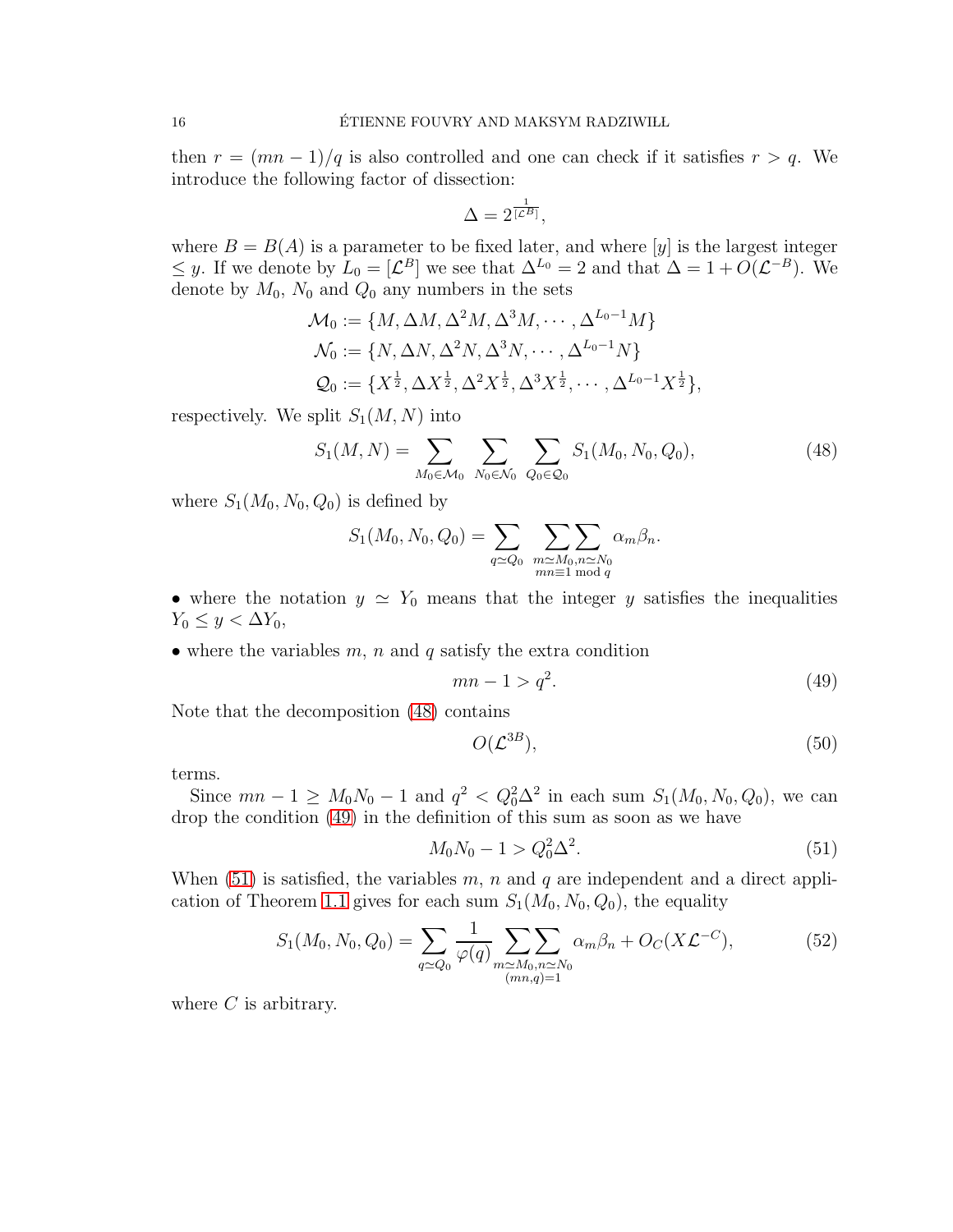It remains to consider the case where [\(51\)](#page-15-2) is not satisfied, which means that  $(M_0, N_0, Q_0) \in \mathcal{E}_0$  where

<span id="page-16-0"></span>
$$
\mathcal{E}_0 := \left\{ (M_0, N_0, Q_0) \, ; \, M_0 N_0 - 1 \le Q_0^2 \Delta^2 \right\}.
$$
\n(53)

We now show that the variable *n* considered in such a  $S_1(M_0, N_0, Q_0)$  varies in a rather short interval. More precisely, since  $M_0 \Delta > m$ ,  $N_0 \Delta > n$  and  $Q_0 < q$  we deduce from the definition [\(53\)](#page-16-0) that  $q^2 \ge mn\Delta^{-4} - \Delta^{-2}$  which implies the inequality  $q \geq (mn)^{\frac{1}{2}}\Delta^{-2} - 1$ . Combining with [\(49\)](#page-15-1), we get the inequality

$$
(mn)^{\frac{1}{2}}\Delta^{-2} - 1 < q < (mn)^{\frac{1}{2}}
$$

which implies

$$
(q^2/m) < n < \left( (q+1)^2/m \right) \Delta^4.
$$

Using the inequality

$$
X^{1/2} \le q \le 2X^{1/2} \ll (Q^2/M)(\Delta^4 - 1)X^{-\frac{\delta}{2}},
$$

and  $|\beta_n| \leq \tau_k(n)$  we apply Lemma [2.2](#page-4-1) to see that

<span id="page-16-1"></span>
$$
\sum_{(M_0, N_0, Q_0) \in \mathcal{E}_0} \sum_{(M_0, N_0, Q_0) \in \mathcal{E}_0} S_1(M_0, N_0, Q_0)
$$
\n
$$
\ll \sum_{m \sim M} \tau_k(m) \sum_{\substack{q \sim X^{1/2} \ (q^2/m) < n < ((q+1)^2/m)\Delta^4}} \tau_k(n)
$$
\n
$$
\ll (\Delta^4 - 1)\mathcal{L}^{k-1} \sum_{m \sim M} \tau_k(m) \sum_{q \sim X^{1/2}} \frac{1}{\varphi(q)} \cdot \frac{q^2}{m}
$$
\n
$$
\ll \mathcal{L}^{2k-2-B} X.
$$

Actually, by introducing a main term back, which is less than the error term, we can also write this bound as an equality

$$
\sum_{(M_0, N_0, Q_0) \in \mathcal{E}_0} \sum_{(M_0, N_0, Q_0) \in \mathcal{E}_0} S_1(M_0, N_0, Q_0)
$$
\n
$$
= \sum_{(M_0, N_0, Q_0) \in \mathcal{E}_0} \sum_{q \simeq Q_0} \frac{1}{\varphi(q)} \sum_{\substack{m \simeq M_0, n \simeq N_0 \\ (mn,q)=1}} \alpha_m \beta_n + O(\mathcal{L}^{2k-2-B}), \quad (54)
$$

where the variables  $(m, n, q)$  continue to satisfy [\(49\)](#page-15-1).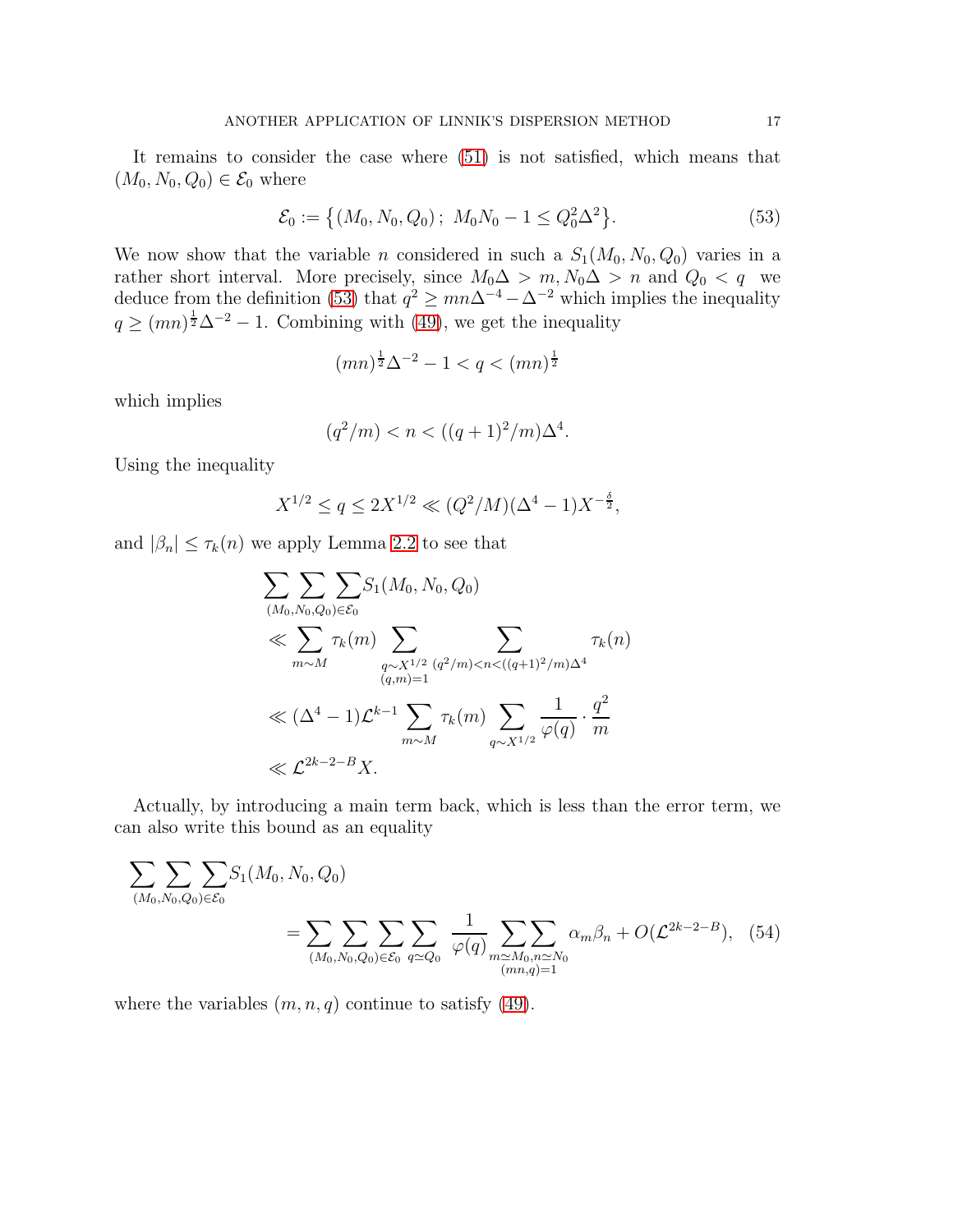Gathering  $(46)$ ,  $(47)$ ,  $(48)$ ,  $(50)$ ,  $(52)$ ,  $(54)$  we obtain

$$
S(M, N) = 2 \sum_{q \le X^{1/2}} \frac{1}{\varphi(q)} \sum_{\substack{m \sim M, n \sim N \\ (mn,q)=1}} \alpha_m \beta_n + 2 \sum_{M_0 \in \mathcal{M}_0} \sum_{N_0 \in \mathcal{N}_0} \sum_{Q_0 \in \mathcal{Q}_0} \sum_{q \simeq Q_0} \frac{1}{\varphi(q)} \sum_{\substack{m \simeq M_0, n \simeq N_0 \\ (mn,q)=1}} \alpha_m \beta_n + O(\mathcal{L}^{3B-C}X) + O(\mathcal{L}^{2k-2-B}X) + O(X^{\frac{1}{2}+\eta}),
$$

where the variables  $(m, n, q)$  continue to satisfy [\(49\)](#page-15-1). Putting the different summa-tions back together, we complete the proof of Corollary [1.1](#page-2-2) by choosing  $B$  and  $C$  in order to satisfy the equalities  $-A = 3B - C = 2k - 2 - B$ .

#### **REFERENCES**

- <span id="page-17-9"></span><span id="page-17-0"></span>[1] S. Bettin and V. Chandee. Trilinear forms with Kloosterman fractions. Adv. Math., 328:1234– 1262, 2018.
- <span id="page-17-4"></span> $[2]$  E. Bombieri. Le grand crible dans la théorie analytique des nombres. Société Mathématique de France, Paris, 1974. Avec une sommaire en anglais, Astérisque, No. 18.
- [3] E. Bombieri, J. B. Friedlander, and H. Iwaniec. Primes in arithmetic progressions to large moduli. Acta Math., 156(3-4):203–251, 1986.
- <span id="page-17-13"></span>[4] E. Bombieri, J. B. Friedlander, and H. Iwaniec. Primes in arithmetic progressions to large moduli. II. Math. Ann., 277(3):361–393, 1987.
- <span id="page-17-1"></span>[5] W. Castryck, E. Fouvry, G. Harcos, E. Kowalski, P. Michel, P. Nelson, E. Paldi, J. Pintz, A. V. Sutherland, T. Tao, and X-F. Xie. New equidistribution estimates of Zhang type. Algebra Number Theory, 8(9):2067–2199, 2014.
- <span id="page-17-12"></span>[6] S. Drappeau. Sums of Kloosterman sums in arithmetic progressions, and the error term in the dispersion method. Proc. Lond. Math. Soc. (3), 114(4):684–732, 2017.
- <span id="page-17-10"></span>[7] W. Duke, J. Friedlander, and H. Iwaniec. Bilinear forms with Kloosterman fractions. Invent. Math., 128(1):23–43, 1997.
- <span id="page-17-8"></span>[8] É. Fouvry. Répartition des suites dans les progressions arithmétiques. Acta Arith.,  $41(4):359-$ 382, 1982.
- <span id="page-17-11"></span><span id="page-17-5"></span>[9] E. Fouvry. Autour du théorème de Bombieri-Vinogradov.  $Acta Math., 152(3-4):219-244, 1984.$
- [10] E. Fouvry. Sur le problème des diviseurs de Titchmarsh. J. Reine Angew. Math.,  $357:51-76$ , 1985.
- <span id="page-17-6"></span>[11] E. Fouvry. Autour du théorème de Bombieri-Vinogradov. II. Ann. Sci. École Norm. Sup. (4), 20(4):617–640, 1987.
- <span id="page-17-7"></span><span id="page-17-2"></span>[12] E. Fouvry and M. Radziwih. Level of distribution of unbalanced sequences. pre-print, 2018.
- [13] H. Iwaniec and E. Kowalski. Analytic number theory, volume 53 of American Mathematical Society Colloquium Publications. American Mathematical Society, Providence, RI, 2004.
- <span id="page-17-3"></span>[14] Ju. V. Linnik. The dispersion method in binary additive problems. Translated by S. Schuur. American Mathematical Society, Providence, R.I., 1963.